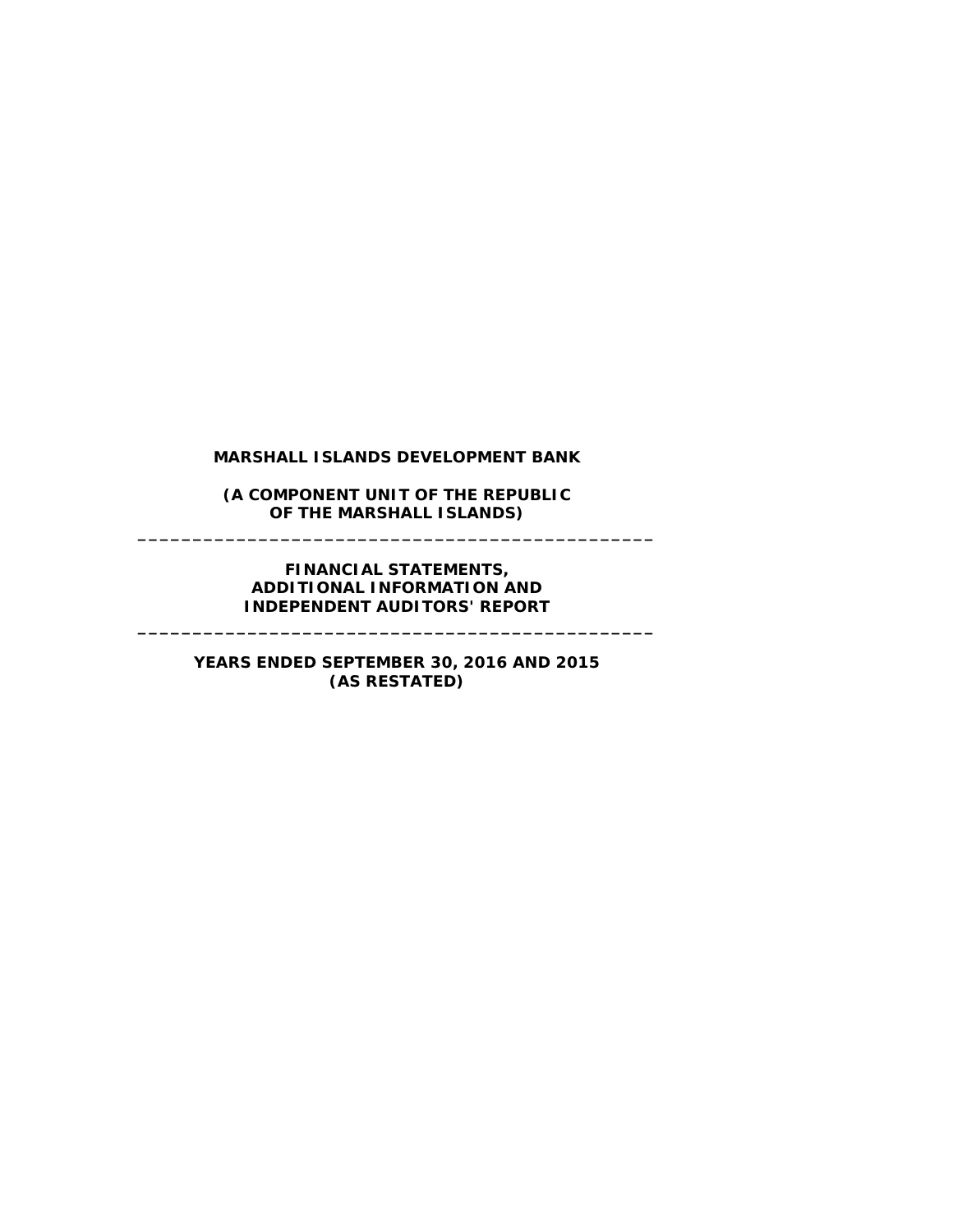Years Ended September 30, 2016 and 2015 Table of Contents

|      |                                                                                                                                                                                            | Page No. |
|------|--------------------------------------------------------------------------------------------------------------------------------------------------------------------------------------------|----------|
| I.   | <b>INDEPENDENT AUDITORS' REPORT</b>                                                                                                                                                        | 1        |
| Н.   | MANAGEMENT'S DISCUSSION AND ANALYSIS                                                                                                                                                       | 3        |
| III. | <b>FINANCIAL STATEMENTS:</b>                                                                                                                                                               |          |
|      | <b>Statements of Net Position</b>                                                                                                                                                          | 8        |
|      | Statements of Revenues, Expenses and Changes in Net Position                                                                                                                               | 9        |
|      | <b>Statements of Cash Flows</b>                                                                                                                                                            | 10       |
|      | Notes to Financial Statements                                                                                                                                                              | 11       |
| IV.  | OTHER SUPPLEMENTARY INFORMATION:                                                                                                                                                           |          |
|      | <b>Combining Statement of Net Position</b>                                                                                                                                                 | 24       |
|      | Combining Statement of Revenues, Expenses and Changes in Net Position                                                                                                                      | 25       |
| V.   | <b>INDEPENDENT AUDITORS' REPORT ON COMPLIANCE WITH</b><br><b>LAWS AND REGULATIONS</b>                                                                                                      |          |
|      | Independent Auditors' Report on Internal Control Over Financial<br>Reporting and on Compliance and Other Matters Based on an<br>Audit of Financial Statements Performed in Accordance with |          |
|      | <b>Government Auditing Standards</b>                                                                                                                                                       | 26       |
|      | Schedule of Findings and Responses                                                                                                                                                         | 28       |
|      | Unresolved Prior Year Findings                                                                                                                                                             | 31       |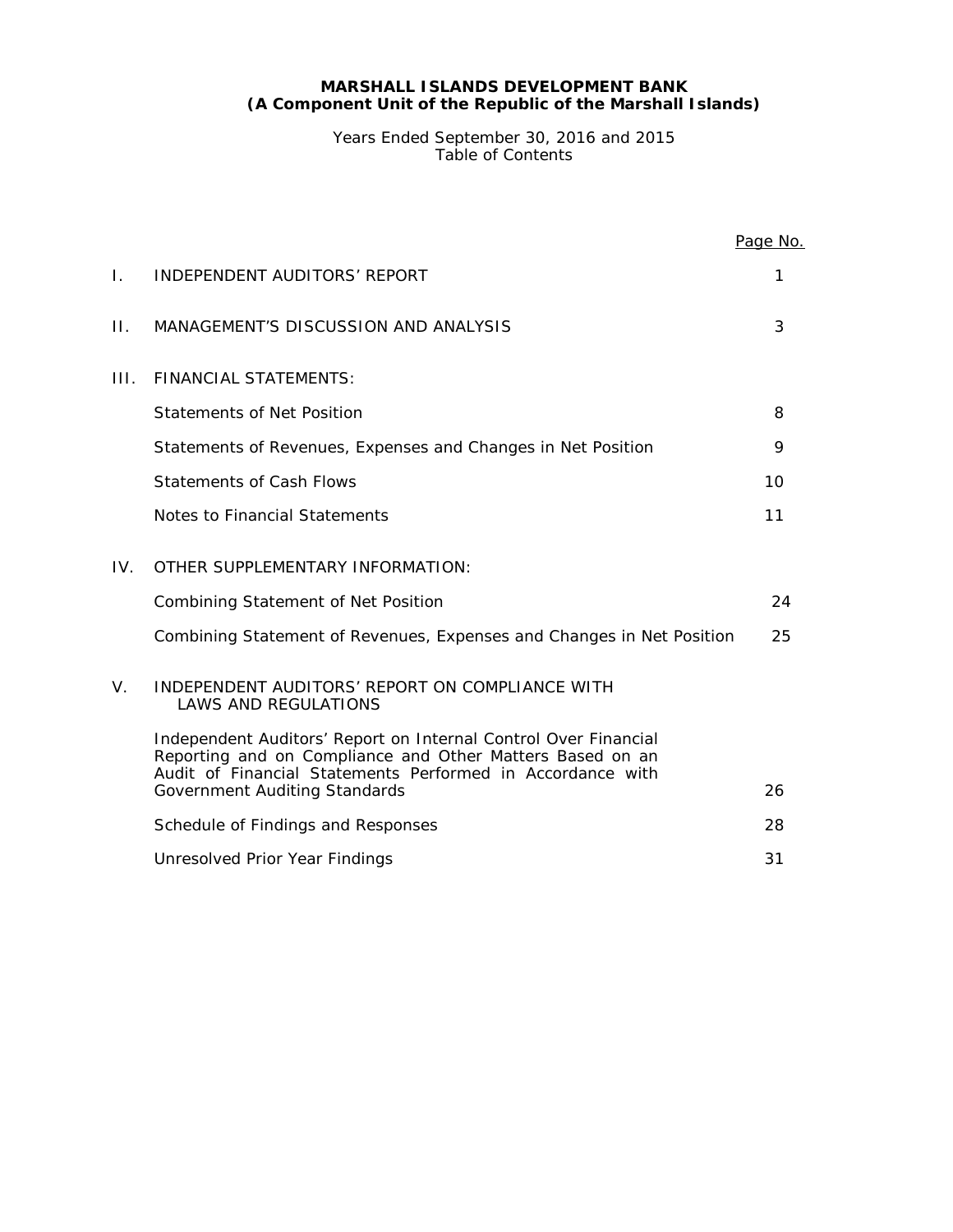

Deloitte & Touche LLP 361 South Marine Corps Drive Tamuning, GU 96913 USA

Tel: +1 (671) 646-3884 Fax: +1 (671) 649-4265

www.deloitte.com

# **INDEPENDENT AUDITORS' REPORT**

Board of Directors Marshall Islands Development Bank:

#### **Report on the Financial Statements**

We have audited the accompanying financial statements of the Marshall Islands Development Bank (MIDB), a component unit of the Republic of the Marshall Islands, which comprise the statements of net position as of September 30, 2016 and 2015, and the related statements of revenues, expenses and changes in net position and of cash flows for the years then ended, and the related notes to the financial statements.

#### *Management's Responsibility for the Financial Statements*

Management is responsible for the preparation and fair presentation of these financial statements in accordance with accounting principles generally accepted in the United States of America; this includes the design, implementation, and maintenance of internal control relevant to the preparation and fair presentation of financial statements that are free from material misstatement, whether due to fraud or error.

#### *Auditors' Responsibility*

Our responsibility is to express an opinion on these financial statements based on our audits. We conducted our audits in accordance with auditing standards generally accepted in the United States of America and the standards applicable to financial audits contained in *Government Auditing Standards,* issued by the Comptroller General of the United States. Those standards require that we plan and perform the audit to obtain reasonable assurance about whether the financial statements are free from material misstatement.

An audit involves performing procedures to obtain audit evidence about the amounts and disclosures in the financial statements. The procedures selected depend on the auditor's judgment, including the assessment of the risks of material misstatement of the financial statements, whether due to fraud or error. In making those risk assessments, the auditor considers internal control relevant to the entity's preparation and fair presentation of the financial statements in order to design audit procedures that are appropriate in the circumstances, but not for the purpose of expressing an opinion on the effectiveness of the entity's internal control. Accordingly, we express no such opinion. An audit also includes evaluating the appropriateness of accounting policies used and the reasonableness of significant accounting estimates made by management, as well as evaluating the overall presentation of the financial statements.

We believe that the audit evidence we have obtained is sufficient and appropriate to provide a basis for our audit opinion.

#### *Opinion*

In our opinion, the financial statements referred to above present fairly, in all material respects, the financial position of MIDB as of September 30, 2016 and 2015, and the results of its operations and its cash flows for the years then ended in accordance with accounting principles generally accepted in the United States of America.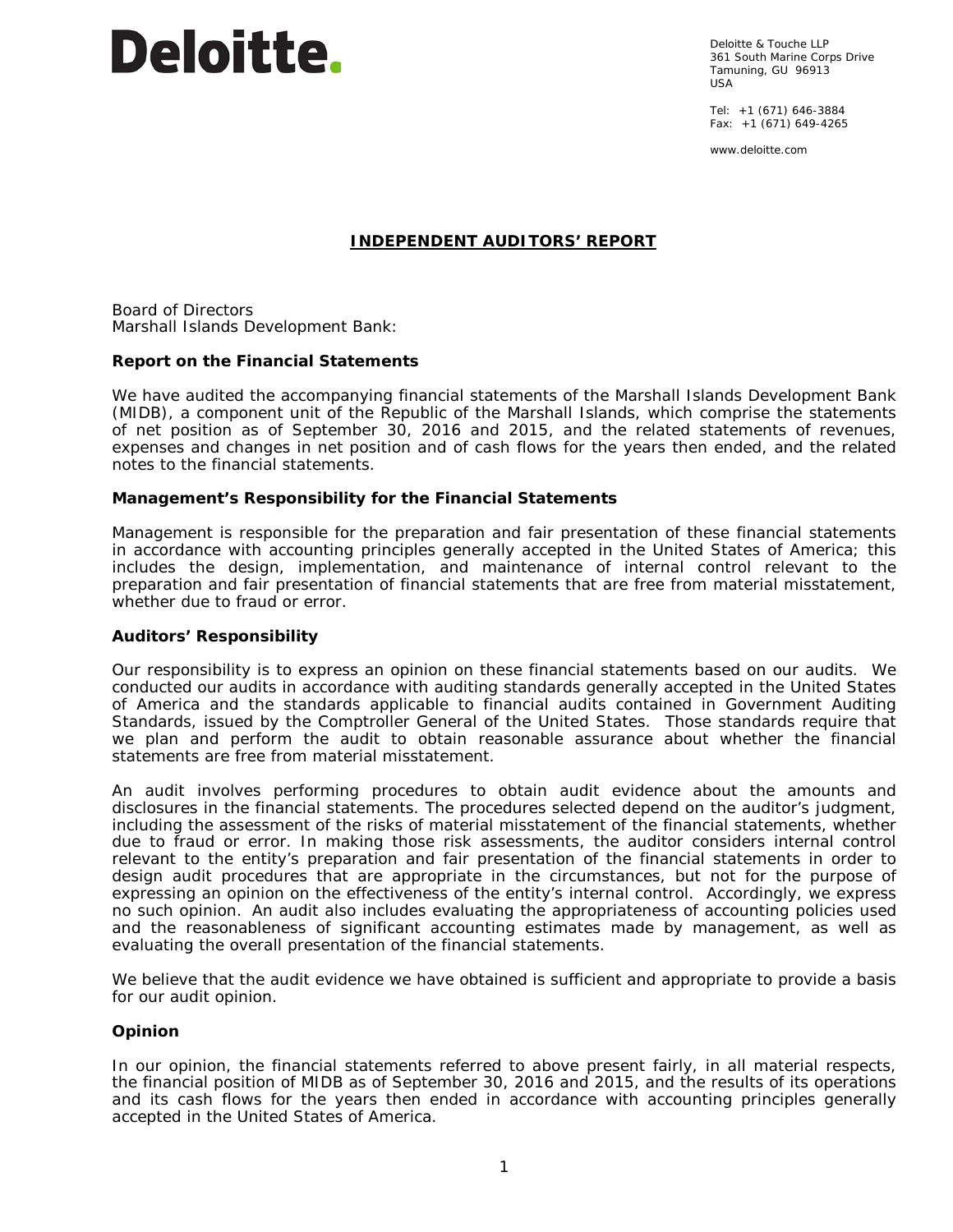# **Deloitte.**

# *Emphasis-of-Matter*

# *Implementation of New Accounting Standards*

As described in Note 2 to the financial statements, MIDB implemented Governmental Accounting Standards Board (GASB) Statement No. 72, *Fair Value Measurement and Application*, effective October 1, 2014. Our opinion is not modified with respect to this matter.

# *Other Matters*

# *Required Supplementary Information*

Accounting principles generally accepted in the United States of America require that the Management's Discussion and Analysis on pages 3 through 7 be presented to supplement the financial statements. Such information, although not a part of the financial statements, is required by the GASB who considers it to be an essential part of financial reporting for placing the financial statements in an appropriate operational, economic, or historical context. We have applied certain limited procedures to the required supplementary information in accordance with auditing standards generally accepted in the United States of America, which consisted of inquiries of management about the methods of preparing the information and comparing the information for consistency with management's responses to our inquiries, the financial statements, and other knowledge we obtained during our audit of the financial statements. We do not express an opinion or provide any assurance on the information because the limited procedures do not provide us with sufficient evidence to express an opinion or provide any assurance.

#### *Other Information*

Our audits were conducted for the purpose of forming an opinion on the financial statements as a whole. The Other Supplementary Information on pages 24 and 25 is presented for purposes of additional analysis and is not a required part of the financial statements. Such information is the responsibility of management and was derived from and relates directly to the underlying accounting and other records used to prepare the financial statements. The information has been subjected to the auditing procedures applied in the audit of the financial statements and certain additional procedures, including comparing and reconciling such information directly to the underlying accounting and other records used to prepare the financial statements or to the financial statements themselves, and other additional procedures in accordance with auditing standards generally accepted in the United States of America. In our opinion, the information is fairly stated, in all material respects, in relation to the financial statements as a whole.

#### **Other Reporting Required by** *Government Auditing Standards*

In accordance with *Government Auditing Standards*, we have also issued our report dated June 8, 2017, on our consideration of MIDB's internal control over financial reporting and on our tests of its compliance with certain provisions of laws, regulations, contracts, and grant agreements and other matters. The purpose of that report is to describe the scope of our testing of internal control over financial reporting and compliance and the results of that testing, and not to provide an opinion on internal control over financial reporting or on compliance. That report is an integral part of an audit performed in accordance with *Government Auditing Standards* in considering MIDB's internal control over financial reporting and compliance.

lotte Wackell

June 8, 2017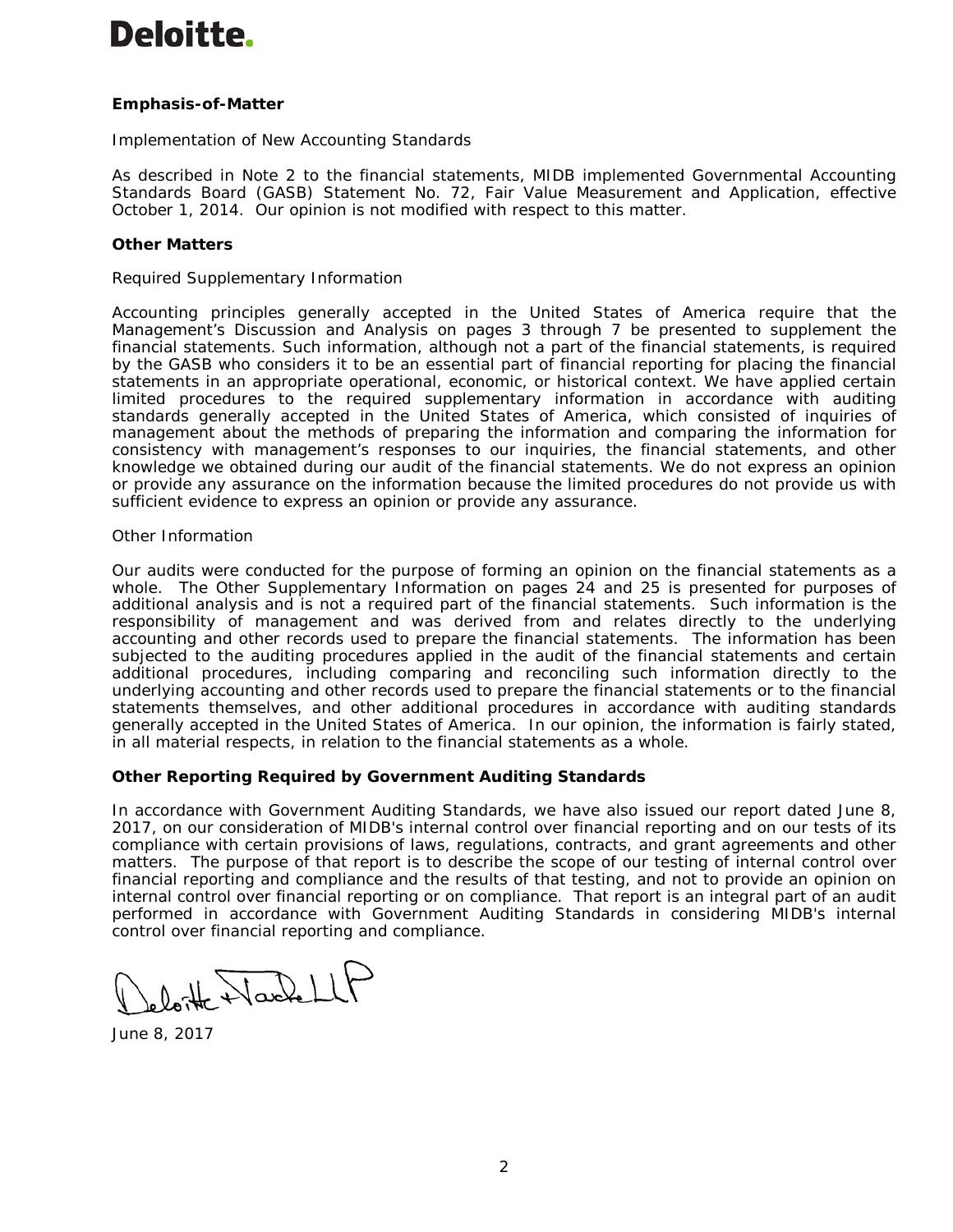Management's Discussion and Analysis Years Ended September 30, 2016 and 2015

Fiscal year October 1, 2015 to September 30, 2016 has been a productive year for the Marshall Islands Development Bank (MIDB). During the fiscal year, the Bank's resources were utilized to prioritize Consumer and Housing Loan Programs with the goal and purpose of improving the living standards and conditions of the people of the Republic of the Marshall Islands.

Management's Discussion and Analysis provides an overview of the Bank's financial highlights and activities for the fiscal year ended September 30, 2016.

# **FINANCIAL HIGHLIGHTS**

- MIDB's total assets increased by \$1.8M or 6.1% from \$29.3M in 2015 to \$31.1M in 2016.
- MIDB's total net position increased by \$2.4M or 9% over the course of this year's operations. Net position represents funds from the RMI Government, Housing Preservation Grant and the USDA Self-Help Housing Project.
- Operating revenues increased by \$231K from \$3.78M in 2015 to \$4.02M in 2016, \$2.76M of which was generated through interest on loans. Total operating expenses virtually remained unchanged.
- Allowance for loan losses increased by \$1.8M from \$2.3M in 2015 to \$4.1M in 2016. Total nonoperating revenues virtually remained unchanged.

# **ANALYSIS OF MIDB'S FINANCIAL STATUS**

This analysis serves as an overview to MIDB's basic financial statements. A Summary of Statements of Net Position is shown below that will give insight on MIDB's resources, liabilities and net position, MIDB's priority investments and performance results compared to previous year. At the end of the fiscal year 2016, MIDB's assets of \$31.1M exceeded liabilities of \$3.3M by \$27.8M. However, \$1M or 4% of the net position is either invested in capital assets or restricted funds that can only be used for the purpose of which the funds were created. The capital assets are resources used by the Bank during the course of its operations to provide services to the people and are assets that are not easily liquidated. As of September 30, 2016 unrestricted net position amounted to \$26.8M, enough to repay all outstanding debt.

#### Summary of Statements of Net Position

| 2016            |            | 2015<br>(As Restated) |            | 2014<br>(As Restated) |
|-----------------|------------|-----------------------|------------|-----------------------|
|                 |            |                       |            |                       |
| \$<br>2,652,073 | \$         | 373,544               | \$         | 75,423                |
| 907,701         |            | 627,380               |            | 1,806,960             |
| 6,440,333       |            | 5,915,213             |            | 5,323,338             |
| 20,100,494      |            | 21,207,758            |            | 21,066,853            |
| 718,937         |            | 899,622               |            | 1,118,670             |
| 278,322         |            | 295,444               |            | 273,880               |
|                 |            |                       |            | 29,665,124            |
| \$              | 31,097,860 | S                     | 29,318,961 | \$                    |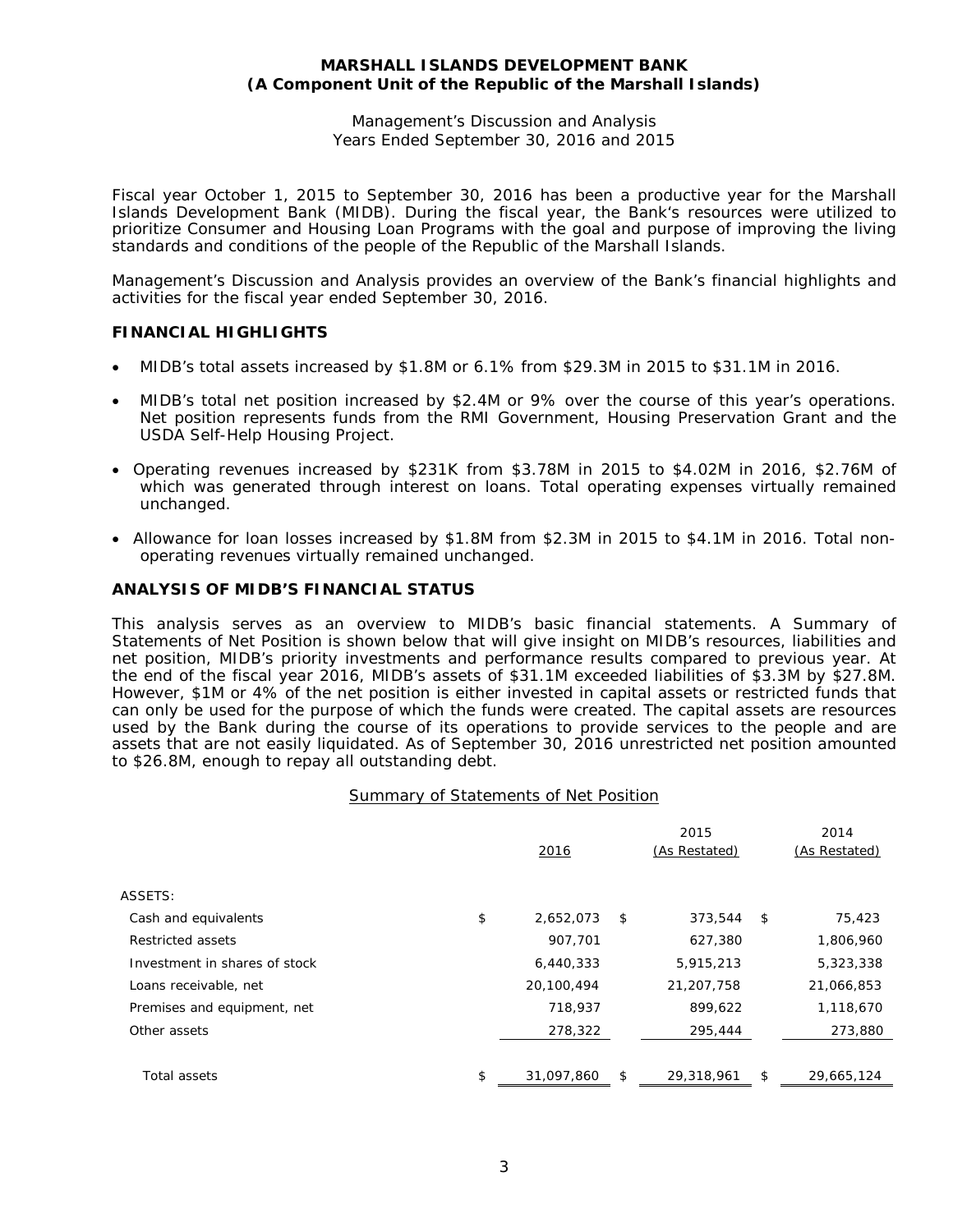#### Management's Discussion and Analysis Years Ended September 30, 2016 and 2015

|                                  | 2016             | 2015<br>(As Restated) | 2014<br>(As Restated) |
|----------------------------------|------------------|-----------------------|-----------------------|
| LIABILITIES:                     |                  |                       |                       |
| Long-term debt                   | \$<br>837,241    | \$<br>1,066,789       | \$<br>3,609,051       |
| RepMar deposit                   | 590,258          | 1,085,406             | 1,952,136             |
| Other liabilities                | 1,859,131        | 1,714,727             | 1,649,694             |
| <b>Total liabilities</b>         | 3,286,630        | 3,866,922             | 7,210,881             |
|                                  |                  |                       |                       |
| <b>NET POSITION:</b>             |                  |                       |                       |
| Net investment in capital assets | 718,937          | 899,622               | 1,118,670             |
| Restricted                       | 279,581          | 279,581               | 279,581               |
| Unrestricted                     | 26,812,712       | 24,272,836            | 21,055,992            |
| Total net position               | 27,811,230       | 25,452,039            | 22,454,243            |
|                                  |                  |                       |                       |
|                                  | \$<br>31,097,860 | \$<br>29,318,961      | \$<br>29,665,124      |

- Loan approvals for the year were approximately \$28.4M, broken down by projects, \$28.1M released under various consumer loans and \$0.4M granted to housing loans. Net loans receivable decreased by \$1.11M in 2016 compared with a \$141K increase in 2015. Loans released increased from \$26.7M to \$28.4M during the fiscal years 2015 and 2016, respectively.
- The Government of the Marshall Islands invested \$7M in a Time Certificate of Deposit at the rate of 4% in May 9, 2003, maturing May 8, 2018. The money received from such TCD was used to finance various loans. As of September 30, 2016, the balance owed for Time Certificate of Deposit to the RMI Government was \$590K.
- MIDB obtained \$2M and \$1M of long-term loans from Bank of Marshall Islands (BOMI) in 2012. On September 22, 2015, these loans were restructured for a principal amount of \$1,090,500, interest at 6.5% per annum, due in November 30, 2019. As of September 30, 2016 and 2015, the outstanding principal balance of this loan is \$837K and \$1.07M, respectively. MIDB also obtained a \$2.5M long-term loan with BOMI on behalf of the Government of the Marshall Islands in 2013. Interest shall be at 5.5% per annum until maturity date on May 31, 2018. On September 2, 2015, this loan was fully paid through offset with an MIDB Time Certificate of Deposit in BOMI.

Effective October 1, 2014, MIDB implemented the Governmental Accounting Standards Board (GASB) Statement No. 72, Fair Value and Application. This GASB statement resulted in additional disclosures about fair value measurements, the level of fair value hierarchy, and valuation techniques. In addition, the implementation resulted in the re-measurement of MIDB's equity investments from cost-basis to Net Asset Value, which required MIDB to restate prior year financial statements for the carrying value of equity investments in shares of investees. Please refer to Note 2 for additional information on the restatement.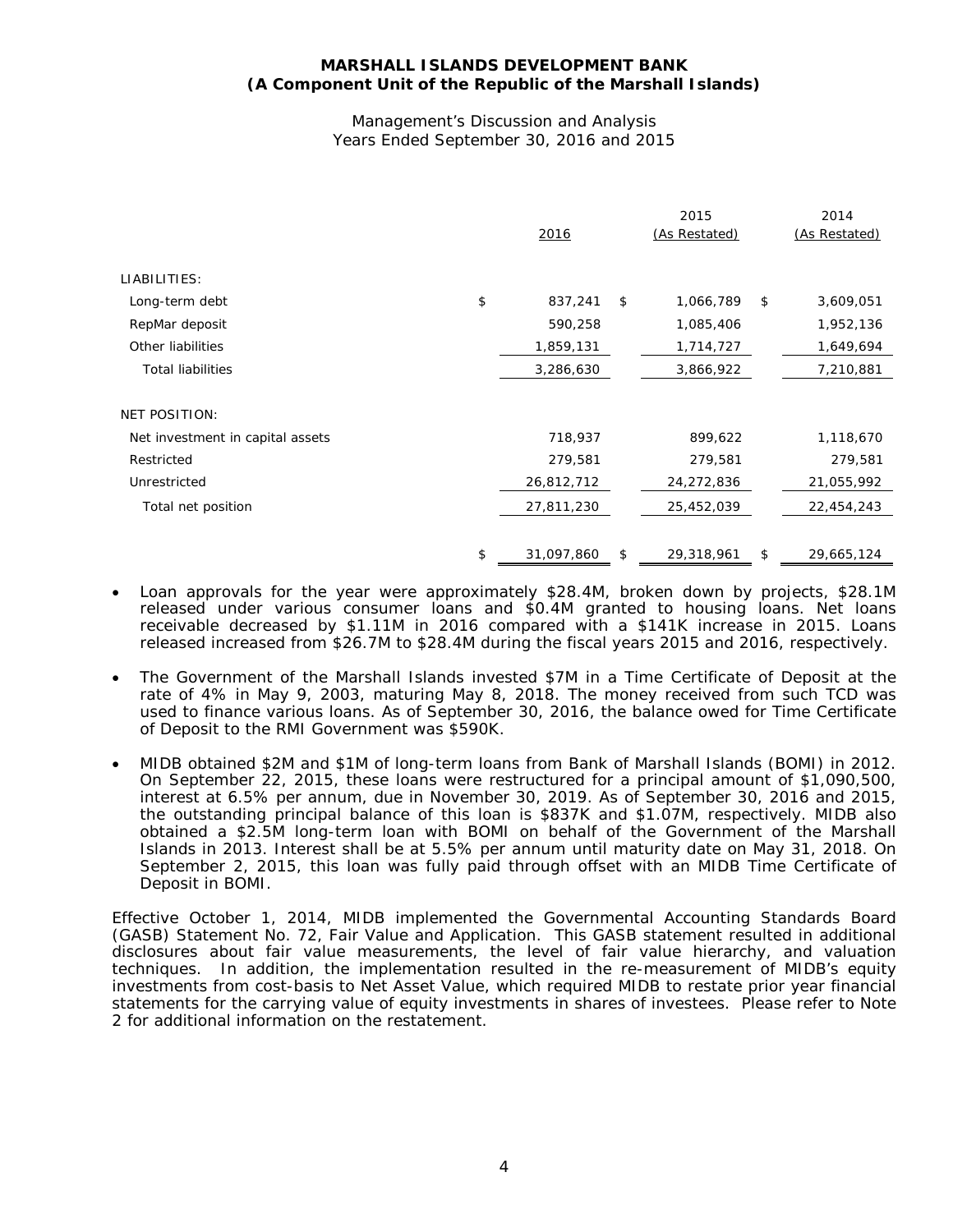Management's Discussion and Analysis Years Ended September 30, 2016 and 2015

|  | Summary of Statements of Revenues, Expenses and Changes in Net Position |  |  |  |  |  |
|--|-------------------------------------------------------------------------|--|--|--|--|--|
|  |                                                                         |  |  |  |  |  |

| <b>REVENUES:</b>                  | 2016             | 2015<br>(As Restated) | 2014<br>(As Restated) |
|-----------------------------------|------------------|-----------------------|-----------------------|
|                                   |                  |                       |                       |
| Operating revenues                | \$<br>4,015,810  | \$<br>3,784,616       | \$<br>3,924,362       |
| Recovery of loan losses           |                  | 865,999               | 546,436               |
| Nonoperating revenues             | 711,552          | 779,207               | 1,240,574             |
|                                   | 4,727,362        | 5,429,822             | 5,711,372             |
| EXPENSES:                         |                  |                       |                       |
| Operating expenses                | 111,469          | 227,495               | 319,819               |
| General administrative expenses   | 2,256,702        | 2,204,531             | 2,304,613             |
|                                   | 2,368,171        | 2,432,026             | 2,624,432             |
| Change in net position            | 2,359,191        | 2,997,796             | 3,086,940             |
| Net position at beginning of year | 25,452,039       | 22,454,243            | 19,367,303            |
| Net position at end of year       | \$<br>27,811,230 | \$<br>25,452,039      | \$<br>22,454,243      |

• Total operating revenues for 2016 increased by \$231K or 6% compared to 2015. About 69% of MIDB's operating revenue comes from interest on loans, generated mostly from consumer loans, 99% and the remaining balance from housing loans, 1%. Please see the chart below depicting the distribution of the Bank's operating revenues.



• Total expenses for 2016 decreased by \$64K or 3% compared with 2015. MIDB's expenses cover a range of operating, general and administrative expenses.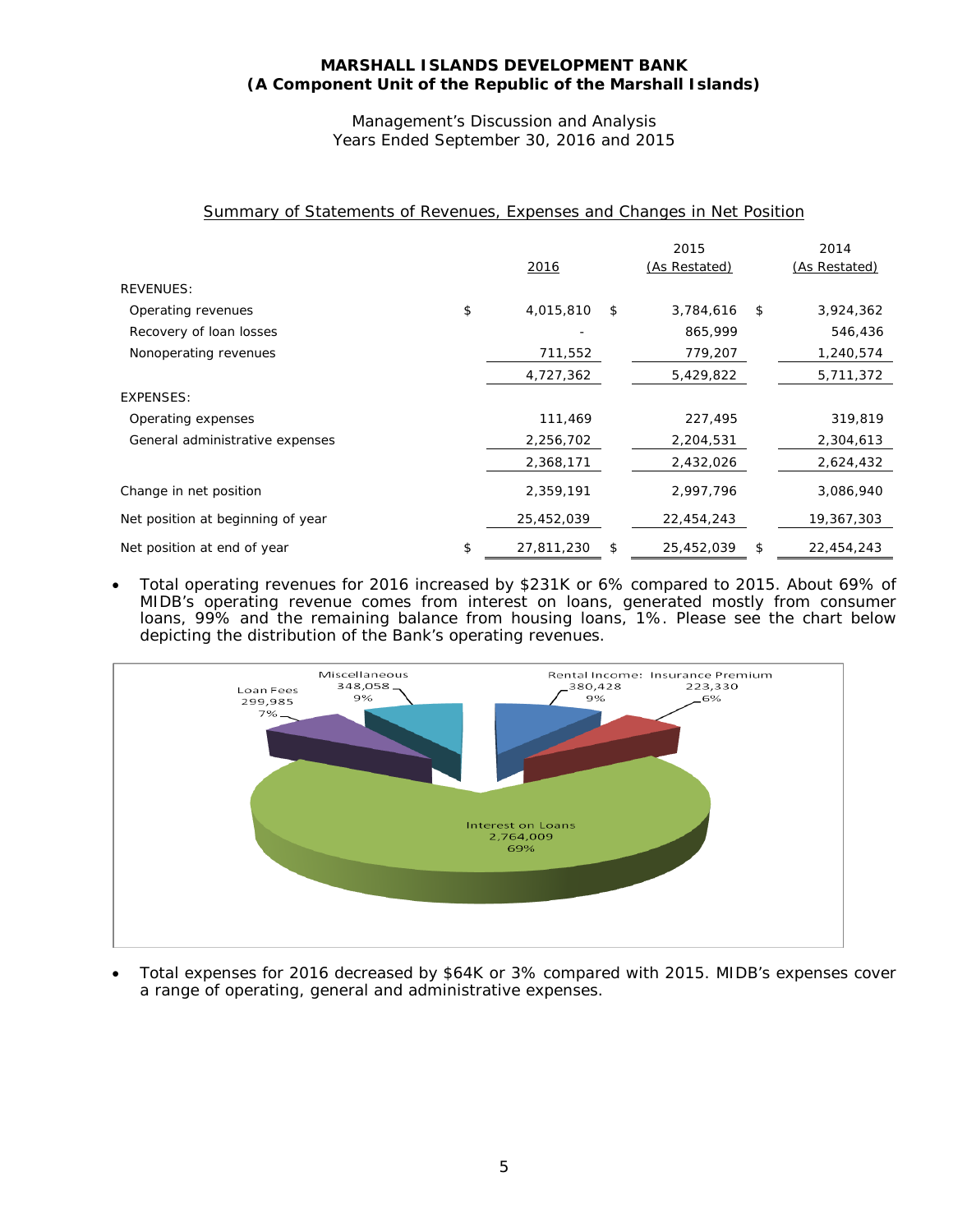Management's Discussion and Analysis Years Ended September 30, 2016 and 2015

• Provision for delinquent loans is provided based on the Bank's reasonable estimate, wherein the number of days an account is due, the amount of loan outstanding balance, and the borrower's capability to pay play vital information in the computation of additional allowances to be provided. The graph below shows itemized expenses and provides an over-all picture of the Bank's spending activities.



- Interest expense decreased by \$116K or 51% during fiscal year ended September 30, 2016 compared to fiscal year ended September 30, 2015 due to a decrease in both interest on loans payable and interest on deposits. Interest on loans payable pertains to interest payments and accruals for a Bank of Marshall Islands loan while interest on deposits pertains to payments and accruals on the RepMar TCD and various pledged deposits.
- General and administrative expenses in the aggregate increased by \$52K or 2% from last year's operation due primarily to an increase in land lease of \$16K or 66%. Expenses such as recreation expense and loan guarantee amounting to \$44K had zero balance in FY2015.
- Total non-operating revenues for 2016 decreased by \$67K from \$779K in 2015 to \$712K in 2016. Non-operating revenues mainly consists of unrealized gain on investments.

# Capital Assets and Debt

Capital assets acquisitions amounted to \$90K in 2016. For additional information concerning capital assets, please refer to Note 8 to the financial statements. Long-term debt decreased by \$230K in 2016. MIDB liquidated its long-term loan with Bank of Marshall Islands amounting to \$2.5M which was granted on May 30, 2013 with an interest of 5.5% per annum. For additional information concerning debt, please refer to Note 11 to the financial statements.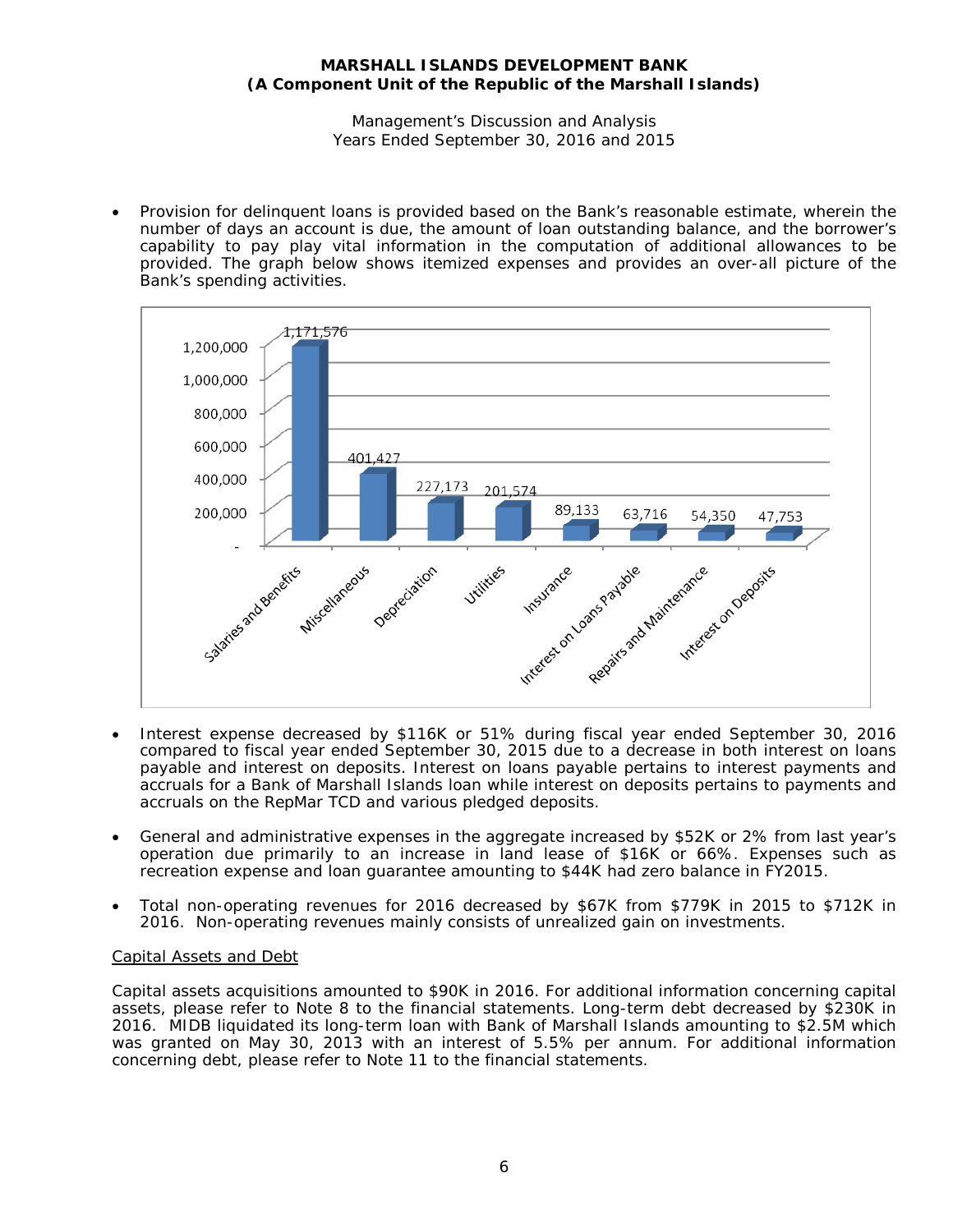Management's Discussion and Analysis Years Ended September 30, 2016 and 2015

Management's and Discussion and Analysis for the year ended September 30, 2015 is set forth in MIDB's report on the audit of financial statements, which is dated May 3, 2016. That Discussion and Analysis explains the major factors impacting the 2015 financial statements and can be obtained from MIDB's Managing Director at [rmimidb@ntamar.net](mailto:rmimidb@ntamar.net)

# **ECONOMIC OUTLOOK**

In the next years to come, MIDB is continuing to expect growth in the demand for housing loans and consumer loans, the latter being the major component of MIDB's loan portfolio. MIDB is involved in improving the living conditions of the RMI people through the housing loan projects under Mutual Self Help Housing Projects and USDA Rural development.

The bank is currently dependent on income generated from new loans. The net position is just sufficient to pay for MIDB's outstanding debts. MIDB may have to look for other sources of funds to maintain the current portfolio and the rising demand for loans. Starting FY16, MIDB adopted its new Strategic Plan which will guide the operation of MIDB in the next 5 years, to 2020. MIDB is determined to redouble its efforts to make a difference in the economy in the next 5 years.

# **ADDITIONAL FINANCIAL INFORMATION**

This discussion and analysis is designed to provide MIDB's customers and other stake holders with an overview of MIDB's operations and financial condition as at September 30, 2016. Should the reader have questions regarding the information included in this report, or wish to request additional financial information, please contact the Marshall Islands Development Bank Managing Director at the above email address or at P.O Box 1048, Majuro, Marshall Islands, MH 96960.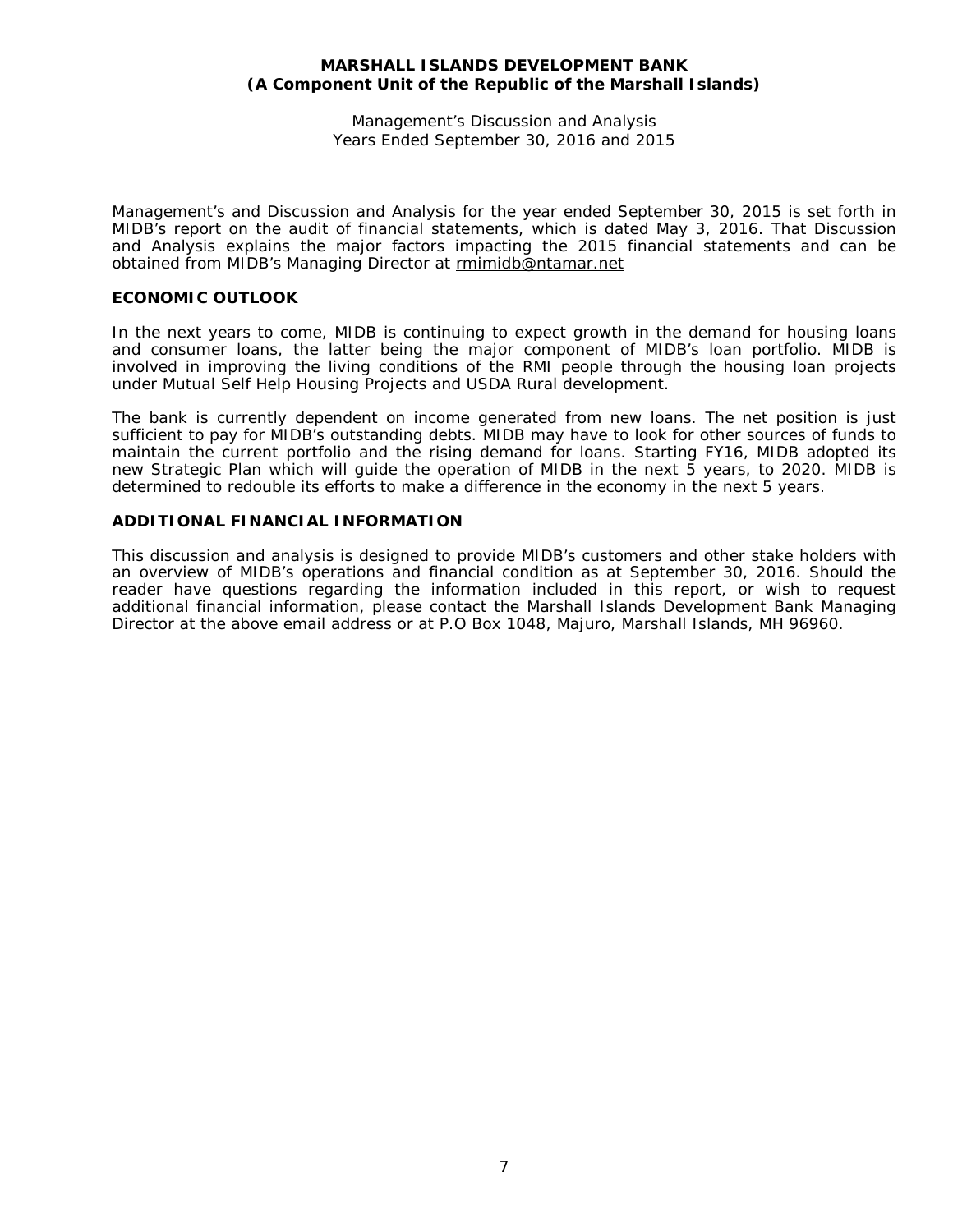# Statements of Net Position September 30, 2016 and 2015

| <b>ASSETS</b>                                   | 2016            | 2015<br>(As Restated) |
|-------------------------------------------------|-----------------|-----------------------|
| Cash and cash equivalents                       | \$<br>2,652,073 | \$<br>373,544         |
| Restricted cash                                 | 582,002         | 567,927               |
| Restricted time certificate of deposit          | 325,699         | 59,453                |
| Investment in shares of stock                   | 6,440,333       | 5,915,213             |
| Receivables, net:                               |                 |                       |
| Loans                                           | 20,100,494      | 21,207,758            |
| <b>Accrued interest</b>                         | 53,545          | 76,422                |
| Other                                           | 173,077         | 219,022               |
| Inventory                                       | 51,700          |                       |
| Capital assets:                                 |                 |                       |
| Non-depreciable capital assets                  | 48,110          | 70,808                |
| Capital assets, net of accumulated depreciation | 670,827         | 828,814               |
|                                                 | 31,097,860      | 29,318,961<br>\$      |
| <b>LIABILITIES AND NET POSITION</b>             |                 |                       |
| Liabilities:                                    |                 |                       |
| Notes payable                                   | \$<br>837,241   | \$<br>1,066,789       |
| RepMar deposit                                  | 590,258         | 1,085,406             |
| Accrued interest payable                        | 10,979          | 20,404                |
| Accounts payable and accrued expenses           | 161,924         | 215,546               |
| Deposits pledged                                | 1,686,228       | 1,478,777             |
| <b>Total liabilities</b>                        | 3,286,630       | 3,866,922             |
| Commitments                                     |                 |                       |
| Net position:                                   |                 |                       |
| Net investment in capital assets                | 718,937         | 899,622               |
| Restricted                                      | 279,581         | 279,581               |
| Unrestricted                                    | 26,812,712      | 24,272,836            |
| Total net position                              | 27,811,230      | 25,452,039            |
|                                                 | 31,097,860      | 29,318,961            |
|                                                 |                 |                       |

See accompanying notes to financial statements.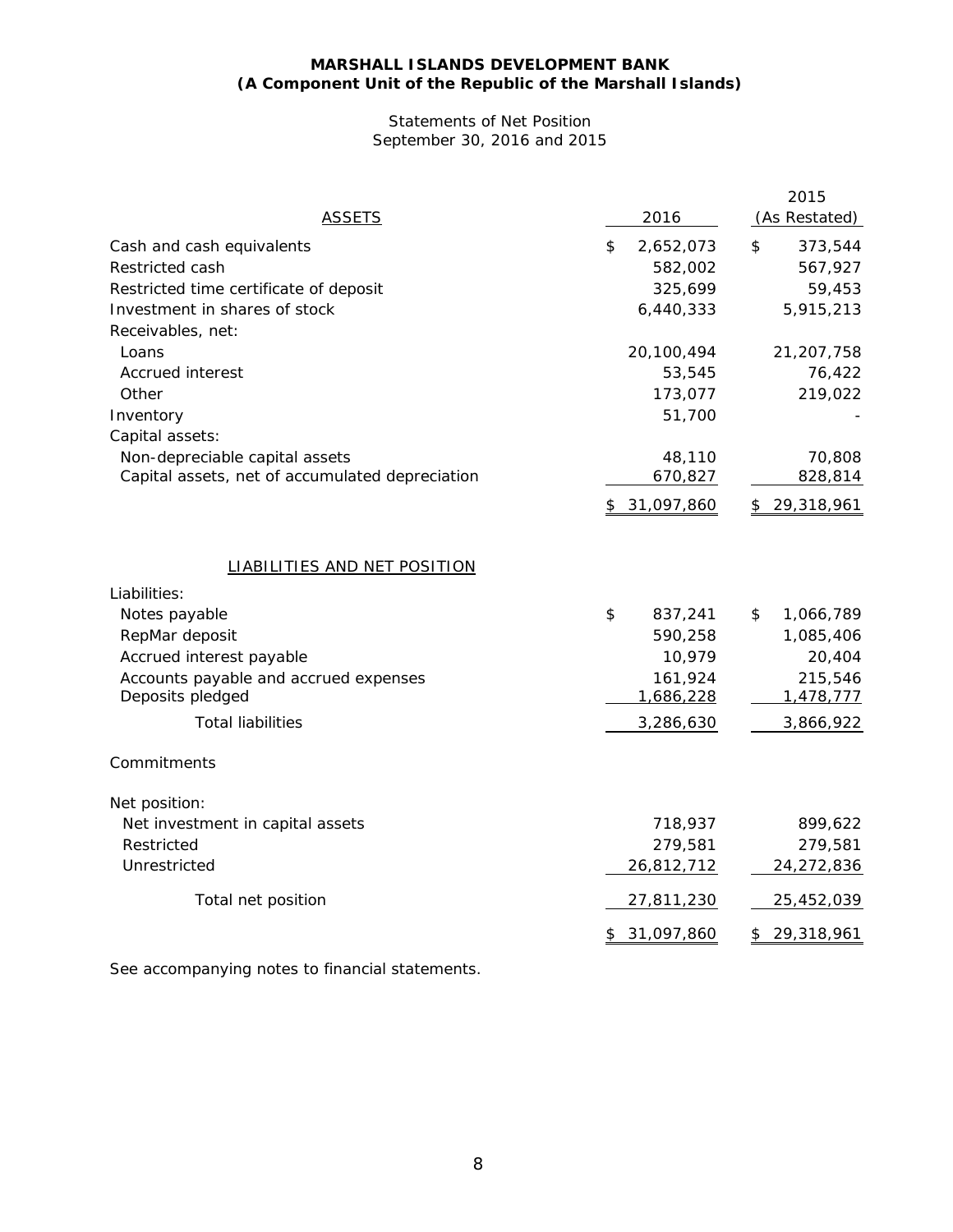### Statements of Revenues, Expenses and Changes in Net Position September 30, 2016 and 2015

|                                                |                   | 2015             |
|------------------------------------------------|-------------------|------------------|
|                                                | 2016              | (As Restated)    |
| Operating revenues:                            |                   |                  |
| Interest income on loans                       | \$<br>2,764,009   | 2,730,242<br>\$  |
| Rental income                                  | 380,428           | 358,136          |
| Insurance premiums                             | 223,330           | 177,851          |
| Loan fees                                      | 299,985           | 267,572          |
| Federal grants                                 | 148,860           | 144,008          |
| Interest income on time certificate of deposit | 23,140            | 40,448           |
|                                                |                   |                  |
| Miscellaneous                                  | 176,058           | 66,359           |
| Total operating revenues                       | 4,015,810         | 3,784,616        |
| Recovery of loan losses                        |                   | 865,999          |
| Net operating revenues                         | 4,015,810         | 4,650,615        |
| Operating expenses:                            |                   |                  |
| Interest expense:                              |                   |                  |
| Interest on deposits                           | 47,753            | 70,059           |
| Interest on loans payable                      | 63,716            | 157,436          |
| Total interest expense                         | 111,469           | 227,495          |
| General and administrative expenses:           |                   |                  |
| Salaries and employee benefits                 | 1,171,576         | 1,110,168        |
| Depreciation                                   | 270,466           | 256,526          |
| <b>Utilities</b>                               | 201,574           | 188,825          |
| Insurance                                      | 89,133            | 101,319          |
| Printing, stationery and advertising           | 71,056            | 60,576           |
| Communications                                 | 60,265            | 49,660           |
| Professional fees                              | 55,472            | 52,164           |
| Repairs and maintenance                        | 54,350            | 59,005           |
| Representation                                 | 49,785            |                  |
| Land lease                                     |                   | 64,175           |
|                                                | 41,019            | 24,682           |
| Promotion and donation                         | 38,274            | 31,703           |
| Office and house rental                        | 28,200            | 21,000           |
| Travel and training                            | 27,773            | 58,282           |
| Recreation                                     | 24,899            |                  |
| USDA loan guarantee                            | 19,168            |                  |
| Fuel                                           | 16,693            | 20,135           |
| <b>Taxes and licenses</b>                      | 1,770             | 5,805            |
| Bad debts                                      |                   | 68,162           |
| Miscellaneous                                  | 35,229            | 32,344           |
| Total general and administrative expenses      | 2,256,702         | 2,204,531        |
| Income from operations                         | 1,647,639         | 2,218,589        |
| Nonoperating revenues:                         |                   |                  |
| Investment earnings                            | 711,552           | 779,207          |
| Change in net position                         | 2,359,191         | 2,997,796        |
| Net position at beginning of year              | 25,452,039        | 22,454,243       |
| Net position at end of year                    | 27,811,230<br>\$. | 25,452,039<br>\$ |
|                                                |                   |                  |

See accompanying notes to financial statements.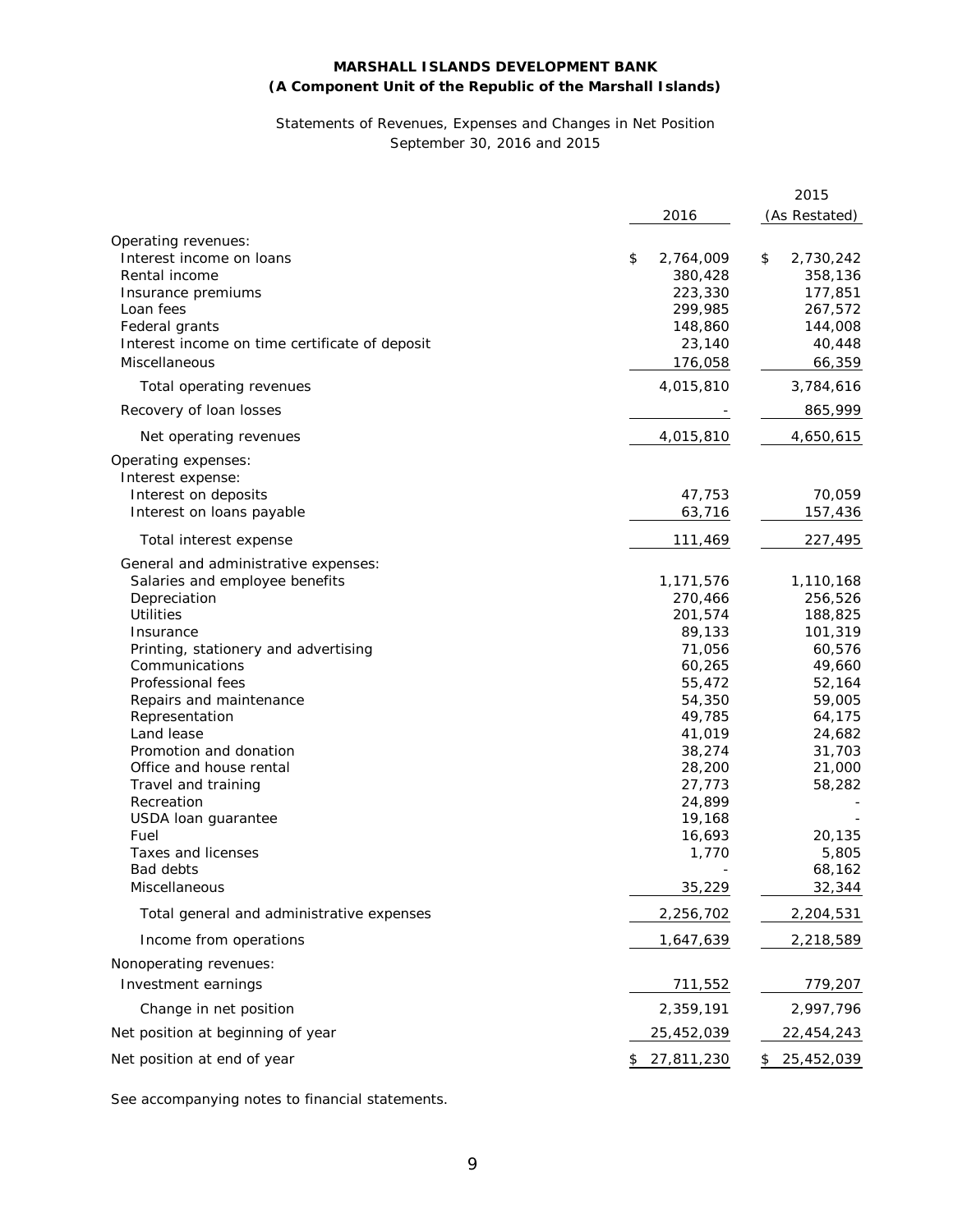# **(A Component Unit of the Republic of the Marshall Islands)**

# Statements of Cash Flows

September 30, 2016 and 2015

|                                                             |                                | 2015                           |
|-------------------------------------------------------------|--------------------------------|--------------------------------|
|                                                             | 2016                           | (As Restated)                  |
| Cash flows from operating activities:                       |                                |                                |
| Cash received from customers                                | 3,938,155<br>\$                | \$<br>3,480,940                |
| Cash payments to suppliers for goods and services           | (890, 304)                     | (782, 668)                     |
| Cash payments to employees for services                     | (1, 201, 254)                  | (1,094,393)                    |
| Interest received on time certificate of deposit            | 23,140                         | 40,448                         |
| Interest paid                                               | (120, 894)                     | (238, 112)                     |
| Operating grants received                                   | 148,860                        | 144,008                        |
| Net cash provided by operating activities                   | 1,897,703                      | 1,550,223                      |
| Cash flows from noncapital financing activities:            |                                |                                |
| Net change in RepMar deposit                                | 43,005                         | 76,643                         |
| Net change in pledged deposits                              | 207,451                        | 72,868                         |
| Net cash provided by noncapital financing activities        | 250,456                        | 149,511                        |
| Cash flows from capital and related financing activities:   |                                |                                |
| Principal repayment of long-term debt                       | (229, 548)                     | (2, 542, 262)                  |
| Additions to premises, equipment and foreclosed assets      | (89, 781)                      | (29, 370)                      |
| Net cash used for capital and related financing activities  | (319, 329)                     | (2, 571, 632)                  |
| Cash flows from investing activities:                       |                                |                                |
| Loan originations and principal collections, net            | 543,588                        | (196, 893)                     |
| Net change in restricted assets                             | (280, 321)                     | 1,179,580                      |
| Dividends received                                          | 186,432                        | 187,332                        |
| Net cash provided by investing activities                   | 449,699                        | 1,170,019                      |
| Net change in cash and cash equivalents                     | 2,278,529                      | 298,121                        |
| Cash and cash equivalents at beginning of year              | 373,544                        | 75,423                         |
| Cash and cash equivalents at end of year                    | \$<br>2,652,073                | \$<br>373,544                  |
| Cash flows from operating activities:                       |                                |                                |
| Income from operations                                      | \$<br>1,647,639                | \$<br>2,218,589                |
| Adjustments to reconcile income from operations to net cash |                                |                                |
| provided by operating activities:                           |                                |                                |
| Recovery of loan losses                                     |                                | (865, 999)<br>68,162           |
| Bad debts expense<br>Depreciation                           | 270,466                        | 256,526                        |
| (Increase) decrease in assets:                              |                                |                                |
| Receivables:                                                |                                |                                |
| Accrued interest                                            | 22,877                         | (291)                          |
| Other                                                       | 45,945                         | (157, 933)                     |
| Inventory                                                   | (51, 700)                      |                                |
| Increase (decrease) in liabilities:                         |                                |                                |
| Accrued interest payable                                    | (9, 425)                       | (10, 617)                      |
| Accrued expenses                                            | (53, 622)                      | 2,782                          |
| Unearned premiums                                           | 25,523                         | 39,004                         |
| Net cash provided by operating activities                   | 1,897,703<br>\$                | 1,550,223<br>\$                |
| Supplemental information of noncash financing activities:   |                                |                                |
| Related party loan receivable offset:                       |                                |                                |
| Loans receivable                                            | \$<br>538,153                  | \$<br>943,373                  |
| RepMar deposit                                              | (538, 153)                     | (943, 373)                     |
|                                                             | \$                             | \$                             |
| Unrealized gain (loss) on investment in shares of stock:    |                                |                                |
| Investment in shares of stock                               | \$<br>(525, 120)               | \$<br>(591, 875)               |
| Investment earnings                                         | 525,120                        | 591,875                        |
|                                                             |                                |                                |
|                                                             | \$<br>$\overline{\phantom{a}}$ | \$<br>$\overline{\phantom{a}}$ |

See accompanying notes to financial statements.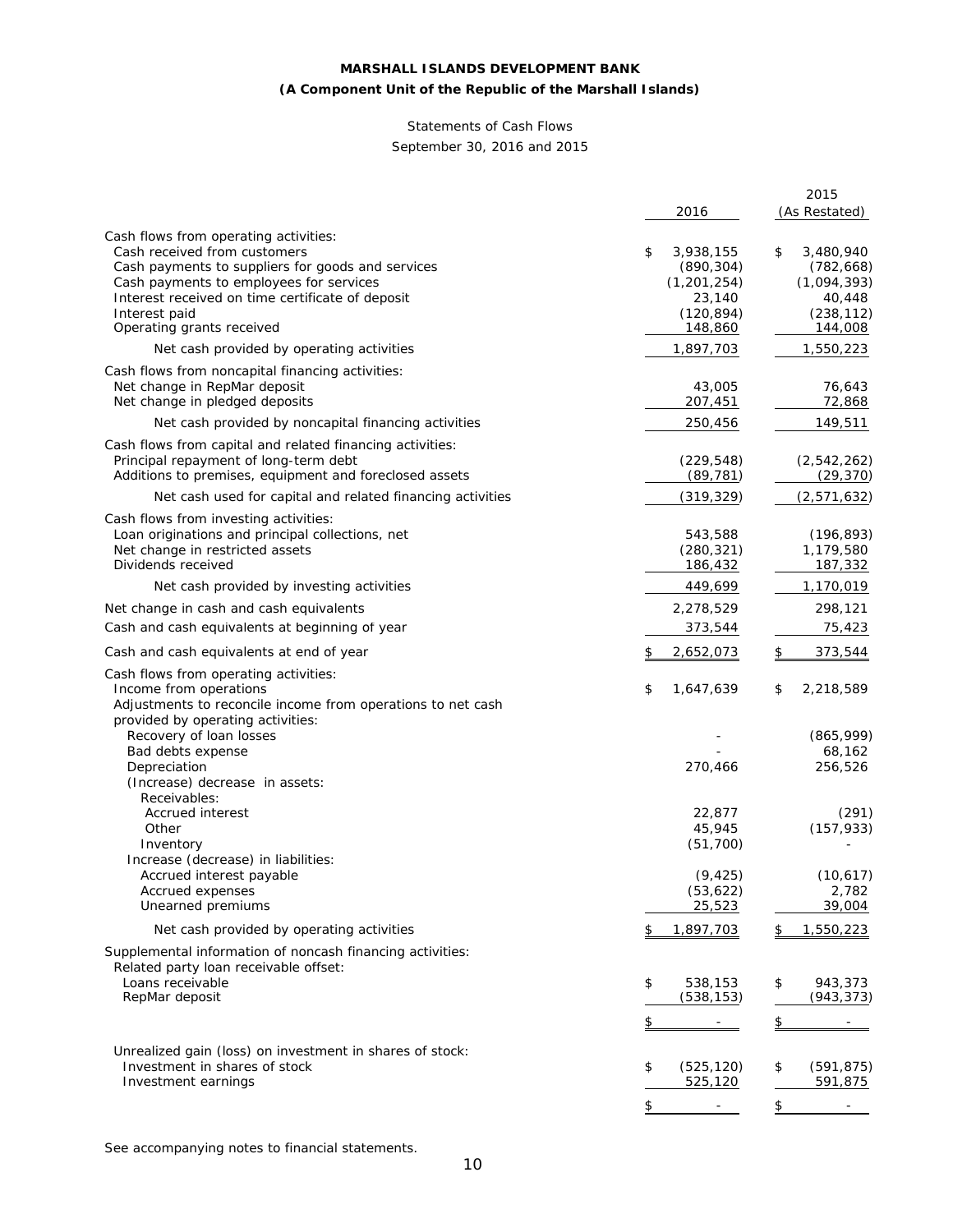Notes to Financial Statements September 30, 2016 and 2015

#### (1) Organization

The Marshall Islands Development Bank (MIDB), a component unit of the Republic of the Marshall Islands (RepMar), was incorporated under the laws of RepMar as a non-stock corporation pursuant to the Marshall Islands Development Bank Act of 1988 (Public Law 1988-1). MIDB was established to promote the development and expansion of the economy of the Marshall Islands in order to improve the standard of living of the people and is governed by a seven-member Board of Directors appointed by the Cabinet of RepMar. The primary activities of MIDB have been designed to strengthen the nation's economic base, increase employment and production, improve the standards of housing, promote exports, and reduce the country's dependence on imports and foreign aid through the approval of viable development loans. MIDB has received funds under Section 211 of the Compact of Free Association (the Compact), direct contributions from RepMar and funds from the U.S. Department of Agriculture (USDA) under the Rural Housing and Community Development Service Housing Preservation and Self-Help Housing Program Grants. MIDB also assumed the assets and liabilities of the former Marshall Islands Economic Development Loan Office, Inc.

MIDB's financial statements are incorporated into the financial statements of RepMar as a component unit.

#### (2) Summary of Significant Accounting Policies

GASB Statement No. 34, *Basic Financial Statements - and Management's Discussion and Analysis - for State and Local Governments*, which was subsequently amended by Statement No. 37, *Basic Financial Statements - and Management's Discussion and Analysis - for State and Local Governments: Omnibus*, and modified by Statement No. 38, *Certain Financial Statement Note Disclosures,* establish financial reporting standards for governmental entities, which require that management's discussion and analysis of the financial activities be included with the basic financial statements and notes and modifies certain other financial statement disclosure requirements.

To conform to the requirements of GASB 34, equity is presented in the following net position categories:

- Net investment in capital assets capital assets, net of accumulated depreciation, plus construction or improvement of those assets.
- Restricted: Nonexpendable net position subject to externally imposed stipulations that requires MIDB to maintain such permanently. At September 30, 2016 and 2015, MIDB does not have nonexpendable net position. Expendable - net position whose use by MIDB is subject to externally imposed stipulations that can be fulfilled by actions of MIDB pursuant to those stipulations or that expire by the passage of time.
- Unrestricted net position that is not subject to externally imposed stipulations. Unrestricted net position may be designated for specific purposes by action of management or the Board of Directors or may otherwise be limited by contractual agreements with outside parties.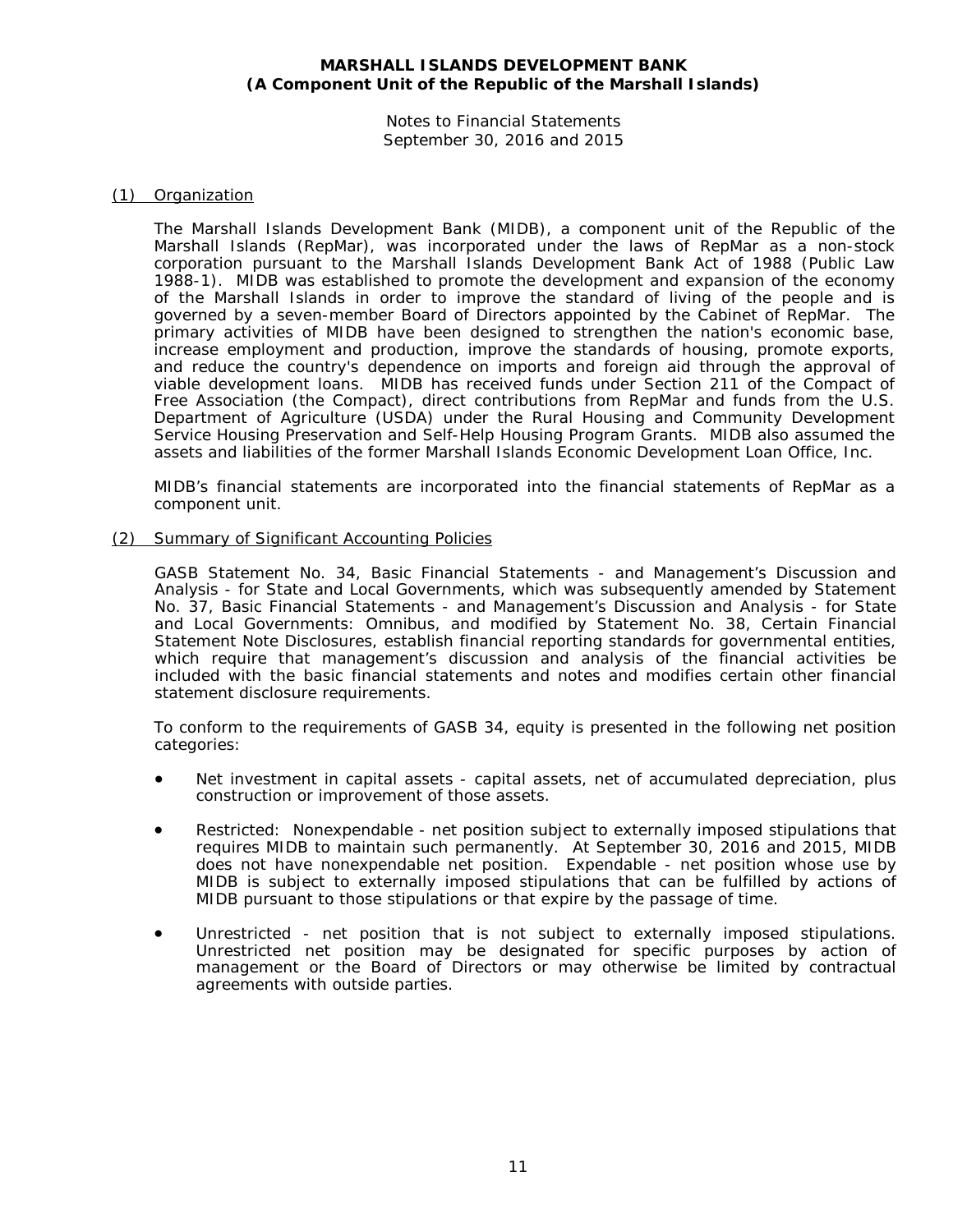Notes to Financial Statements September 30, 2016 and 2015

# (2) Summary of Significant Accounting Policies, Continued

#### Basis of Accounting

Proprietary funds are accounted for on a flow of economic resources measurement focus. With this measurement focus, all assets and deferred outflows of resources, and liabilities and deferred inflows of resources associated with the operation of the fund are included in the statements of net position. Proprietary fund operating statements present increases and decreases in net position. The accrual basis of accounting is utilized by proprietary funds. Under this method, revenues are recorded when earned and expenses are recorded at the time liabilities are incurred.

#### Classification of Revenues

MIDB has classified its revenues as either operating or nonoperating according to the following criteria:

- *Operating Revenues* Operating revenues include activities that have the characteristics of exchange transactions, such as (1) insurance premiums, loan fees and interest income on loans and Certificates of Deposit, (2) rental occupancy income associated with MIDB assets, and (3) USDA federal grant revenues.
- *Nonoperating Revenues* Nonoperating revenues include activities that have the characteristics of nonexchange transactions, such as gifts and contributions, and other revenue sources that are defined as nonoperating revenues by GASB Statement No. 9, *Reporting Cash Flows of Proprietary and Nonexpendable Trust Funds and Governmental Entities That Use Proprietary Fund Accounting*, and GASB Statement No. 34, such as RepMar appropriations and investment income.

# Cash and Cash Equivalents and Time Certificates of Deposit

For purposes of the statements of net position and cash flows, cash and cash equivalents is defined as amounts in demand deposits as well as short-term investments maturing within three months of the date acquired. Deposits maintained in time certificates of deposit with original maturity dates greater than ninety days are separately classified.

Custodial credit risk is the risk that in the event of a bank failure, MIDB's deposits may not be returned to it. Such deposits are not covered by depository insurance and are either uncollateralized or collateralized with securities held by the pledging financial institution or held by the pledging financial institution but not in the depositor-government's name. MIDB does not have a deposit policy for custodial credit risk.

As of September 30, 2016 and 2015, the carrying amounts of cash and cash equivalents and time certificates of deposit are \$3,559,774 and \$1,000,924, respectively, and the corresponding bank balances are \$3,801,788 and \$1,105,554, respectively. Of the bank balances, \$751,530 and \$662,247, respectively, are maintained in a financial institution subject to Federal Deposit Insurance Corporation (FDIC) insurance. The remaining amounts of \$3,050,258 and \$443,307, respectively, are maintained in a financial institution not subject to depository insurance. As of September 30, 2016 and 2015, bank deposits in the amount of \$250,000 were FDIC insured. MIDB does not require collateralization of its cash deposits; therefore, deposit levels in excess of FDIC insurance coverage are uncollateralized. Accordingly, these deposits are exposed to custodial credit risk.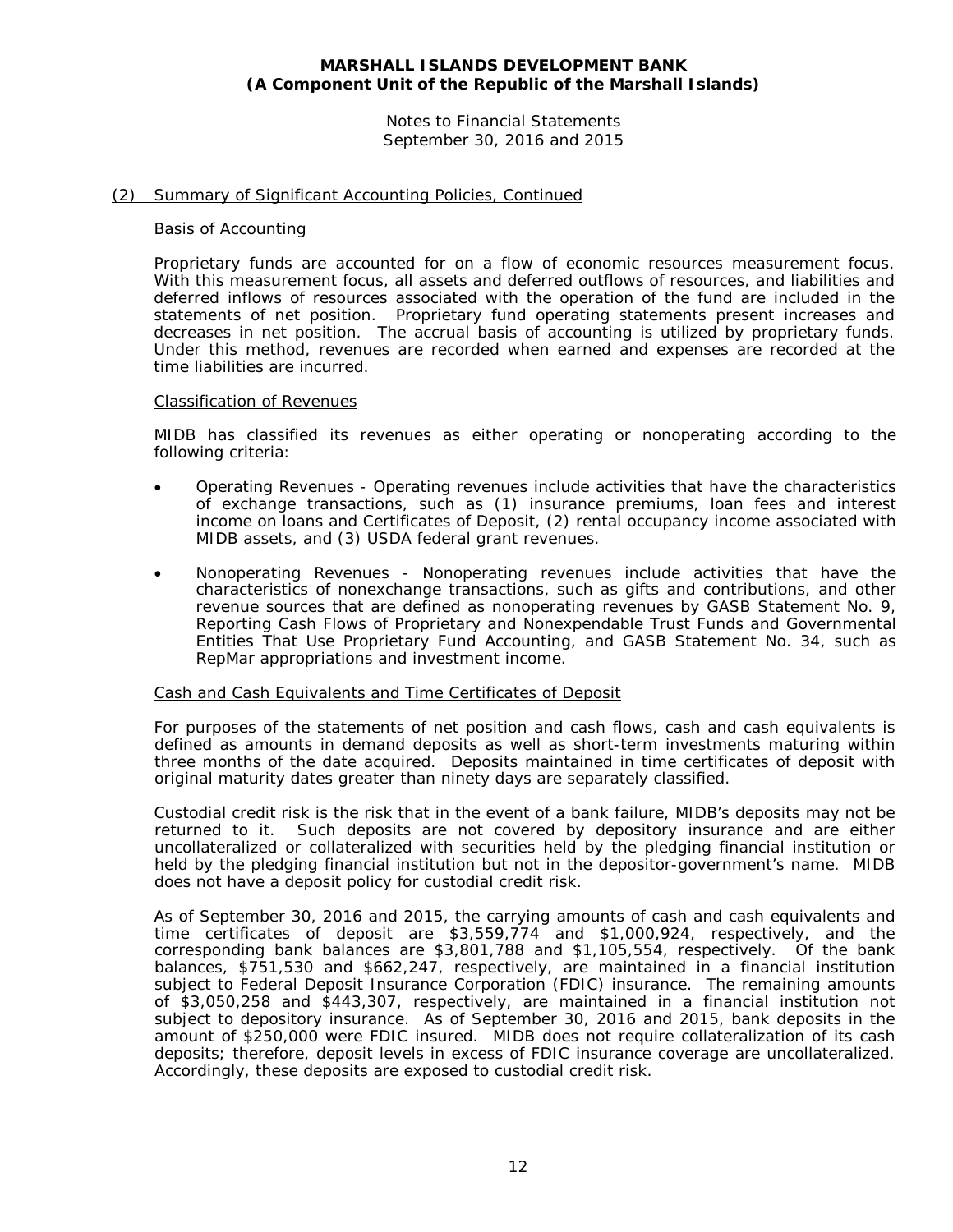Notes to Financial Statements September 30, 2016 and 2015

# (2) Summary of Significant Accounting Policies, Continued

#### Investments

Investments and related investment earnings are reported at fair value. Fair value is the price that would be received to sell an asset or paid to transfer a liability (i.e., the exit price) in an orderly transaction between market participants at the date as of which the fair value of an asset or liability is determined.

Equity investments in the common stock of Marshall Islands Holdings, Inc. and Marshall Islands Service Corporation (investees) are stated at the Net Asset Value (NAV). The NAV is used as a practical expedient to estimate fair value. The NAV is determined based on the total shareholders' equities reported by the respective investees.

#### Loans Receivable, Interest Receivable and Allowances for Losses

Loans and interest receivables are due from customers, both individuals and businesses, located within the Republic of the Marshall Islands and are stated at the unpaid principal balances adjusted for charge-offs less the allowances for losses, and unearned insurance premiums. Interest on loans is calculated using the simple interest method on daily balances of the principal amount outstanding.

The allowances for loan losses and interest receivable losses are established through a provision for losses charged to expense. Loans and interest receivables are charged against the allowance for losses when management believes that collection is unlikely. The allowance is an amount that management believes will be adequate to absorb possible losses on existing loans and interest receivables that may be uncollectible, based on evaluations of the collectability and prior loan loss experience. The evaluations take into consideration such factors as changes in the nature and volume of the loan portfolio, overall portfolio quality, review of specific problem loans and current economic conditions that may affect the borrowers' ability to pay.

#### Other Receivables

Other receivables are due from government agencies, businesses and individuals located within the Republic of the Marshall Islands and are interest-free and uncollateralized. The allowance for uncollectible accounts is stated at an amount which management believes will be adequate to absorb possible losses on accounts receivable that may become uncollectible based on evaluations of the collectability of these accounts and prior collection experience. Management determines the adequacy of the allowance for uncollectible accounts based upon review of the aged accounts receivable. The allowance is established through a provision for bad debts charged to expense.

#### Premises and Equipment

Premises and equipment with a cost that equals or exceeds \$500 are capitalized. Such assets are carried at cost less accumulated depreciation. Depreciation is calculated using the straight-line method based on the estimated useful lives of the respective assets. The estimated useful lives of these assets are as follows:

| Building and houses | $5 - 15$ years |
|---------------------|----------------|
| Computer systems    | 5 years        |
| Motor vehicles      | 3 years        |
| Office furniture    | 5 years        |
| Office equipment    | 5 years        |
|                     |                |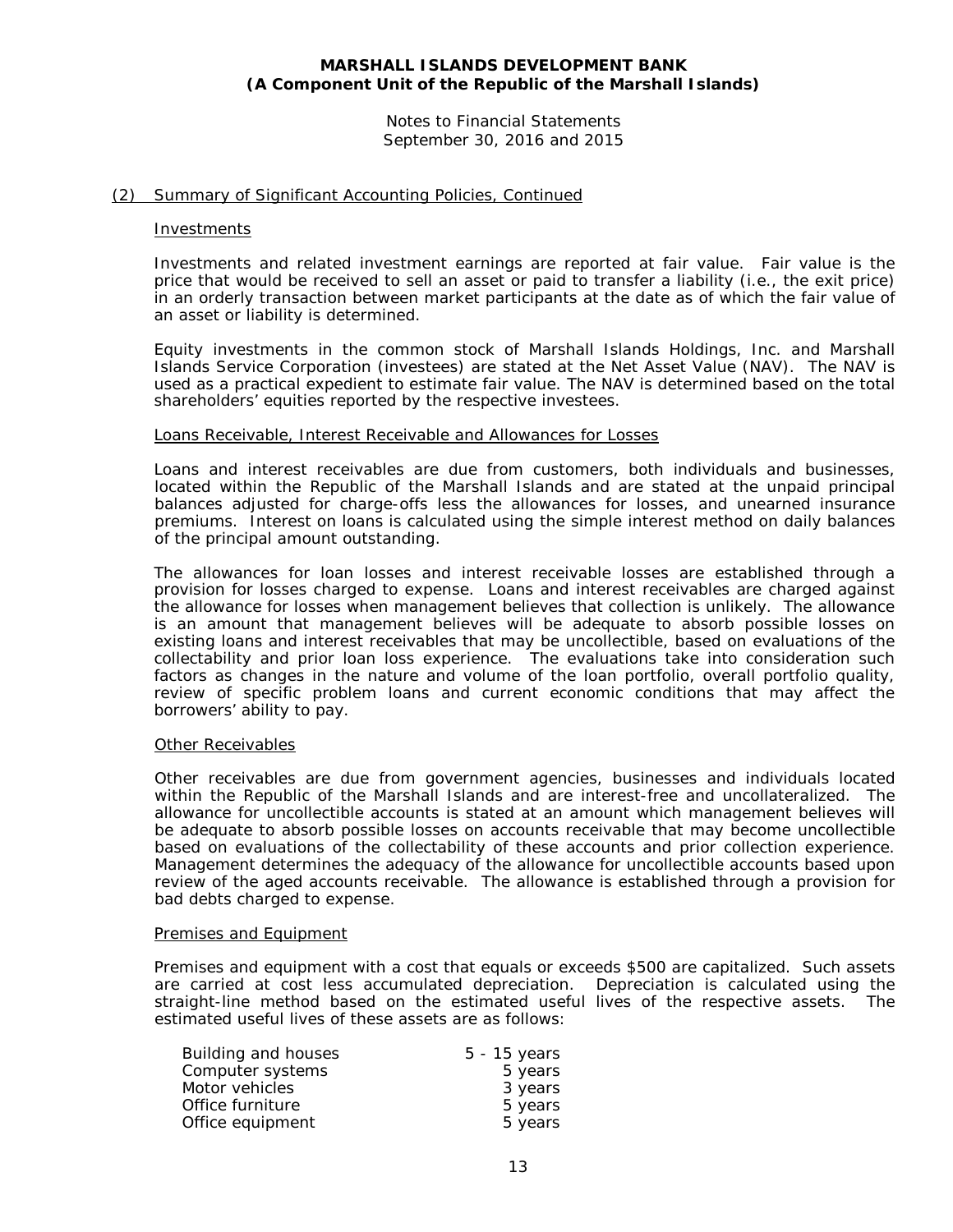Notes to Financial Statements September 30, 2016 and 2015

#### (2) Summary of Significant Accounting Policies, Continued

#### Foreclosed Assets

Assets acquired through, or in lien of, loan foreclosures are held for sale and are initially recorded at the lower of loan carrying amount or fair value at the date of foreclosure, establishing a new cost basis. Subsequent to foreclosure, valuations are periodically performed by management and the assets are carried at the lower of the carrying amount or fair value less cost to sell. Revenue and expenses from operations and changes in the valuation allowance are included in net expenses from foreclosed assets.

#### Deferred Outflows of Resources

In addition to assets, the statement of net position will sometimes report a separate section for deferred outflows of resources. This separate financial statement element represents a consumption of net position that applies to a future period and so will not be recognized as an outflow of resources (deduction of net position) until then. MIDB has no items that qualify for reporting in this category.

#### Deferred Inflows of Resources

In addition to liabilities, the statement of net position will sometimes report a separate section for deferred inflows of resources. This separate financial statement element represents an acquisition of net position that applies to a future period and so will not be recognized as an inflow of resources (additions to net position) until then. MIDB has no items that qualify for reporting in this category.

#### Taxes

Corporate profits are not subject to income tax in the Republic of the Marshall Islands. The Government of the Republic of the Marshall Islands imposes a gross revenue tax of 3% on revenues. MIDB is specifically exempt from gross revenue tax pursuant to Section 817 of Public Law 1988-1.

#### Recognition of Premium Revenues

Loan insurance premiums are generally recognized as revenue on a pro rata basis up to a three year term. The portion of premiums that will be earned in the future is deferred and reported as unearned premiums.

#### New Accounting Standards

During the year ended September 30, 2016, MIDB implemented the following pronouncements:

• GASB Statement No. 72, *Fair Value Measurement and Application,* which addresses accounting and financial reporting issues related to fair value measurements and requires entities to expand their fair value disclosures by determining major categories of debt and equity securities within the fair value hierarchy on the basis of the nature and risk of the investment. The implementation of this statement resulted in additional disclosures about fair value measurements, the level of fair value hierarchy, and valuation techniques. Additionally, the implementation resulted in the re-measurement of equity investment from cost-basis to NAV, as cost-basis measurement is no longer an allowable measureable method for equity investments.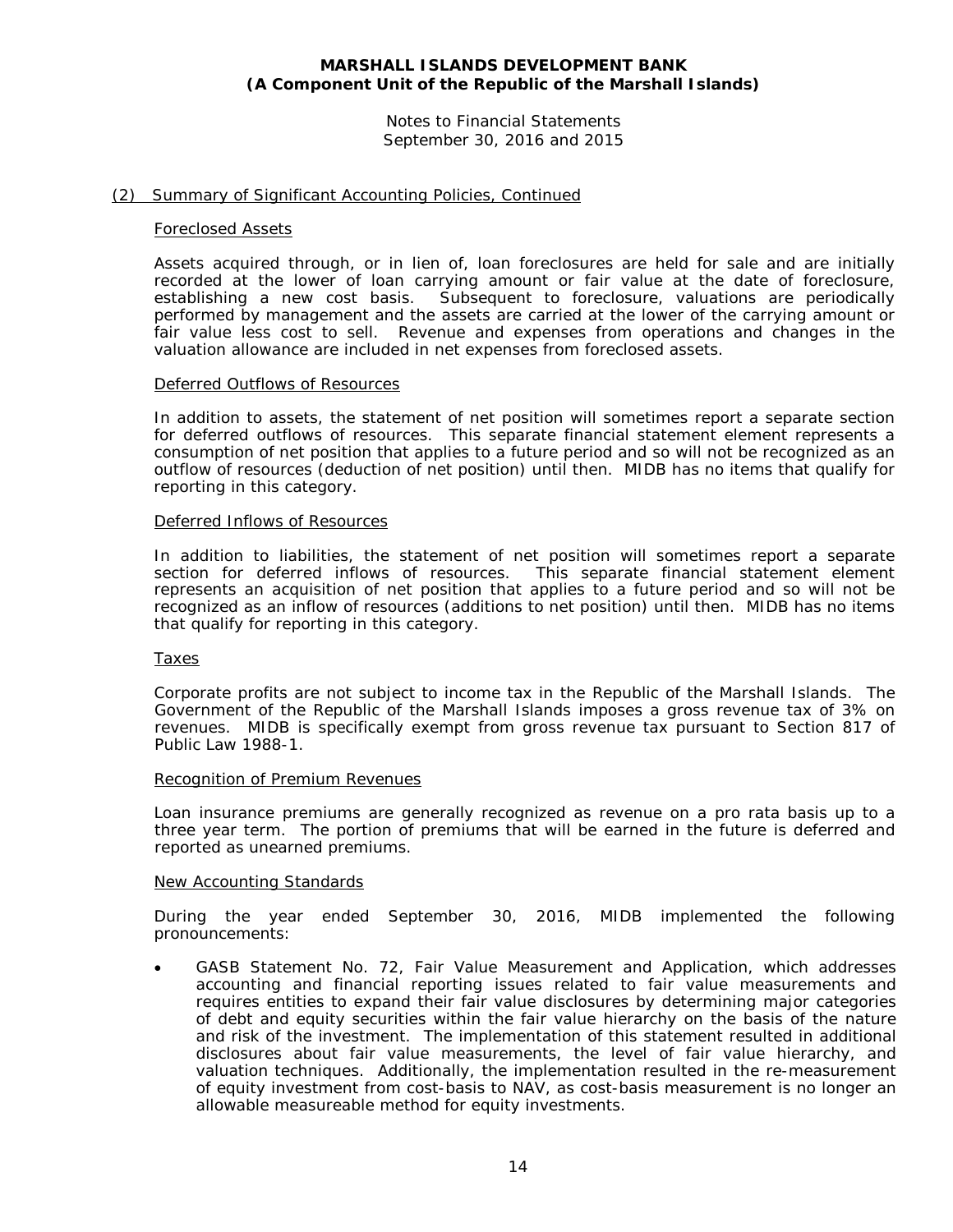Notes to Financial Statements September 30, 2016 and 2015

# (2) Summary of Significant Accounting Policies, Continued

#### New Accounting Standards, Continued

Such implementation had a material effect on the accompanying financial statements resulting in the restatement of MIDB's 2015 financial statements to reflect the required adjustments as follows:

|                                                               | As Previously<br>Reported | <b>Adjustment</b> | As Restated          |
|---------------------------------------------------------------|---------------------------|-------------------|----------------------|
| As of September 30, 2014:<br>Net position                     | \$17,497,653              | \$4,956,590       | \$22,454,243         |
| For the year ended September 30, 2015:<br>Investment earnings | <u>187,332</u><br>\$      | $$ -591,875$      | \$<br><u>779,207</u> |
| Change in net position                                        | $$ -2,405,921$            | \$ 591,875        | \$2,997,796          |
| As of September 30, 2015:<br>Equity investment                | $$ -366,748$              | \$5,548,465       | \$ 5,915,213         |
| Total assets                                                  | \$23,770,496              | \$5,548,465       | \$29,318,961         |
| Total net position                                            | \$19,903,574              | \$5,548,465       | \$25,452,039         |

- GASB Statement No. 76, *The Hierarchy of Generally Accepted Accounting Principles for State and Local Governments*, which eliminates two of the four categories of authoritative GAAP that exist under the existing hierarchy prescribed by Statement 55. The two categories that will remain under the new standard are (1) GASB Statements and (2) GASB technical bulletins and implementation guides in addition to AICPA guidance that the GASB clears. The implementation of this standard did not have a material effect on the accompanying financial statements.
- GASB Statement No. 79, *Certain External Investment Pools and Pool Participants,*  addresses for certain external investment pools and their participants the accounting and financial reporting implications that result from changes in the regulatory provisions referenced by previous accounting and financial reporting standards. Those provisions were based on the Investment Company Act of 1940, Rule 2a7. Rule 2a7 contains the Securities and Exchange Commission's regulations that apply to money market funds and were significantly amended in 2014. The implementation of this standard did not have a material effect on the accompanying financial statements.

In June 2015, GASB issued Statement No. 73, *Accounting and Financial Reporting for Pensions and Related Assets That Are Not Within the Scope of GASB Statement No. 68, and Amendments to Certain Provisions of GASB Statements No. 67 and No. 68*, which aligns the reporting requirements for pensions and pension plans not covered in GASB Statements No. 67 and No. 68 with the reporting requirements in Statement No. 68. The provisions in Statement No. 73 are effective for fiscal years beginning after June 15, 2016. Management does not believe that the implementation of this statement will have a material effect on the financial statements.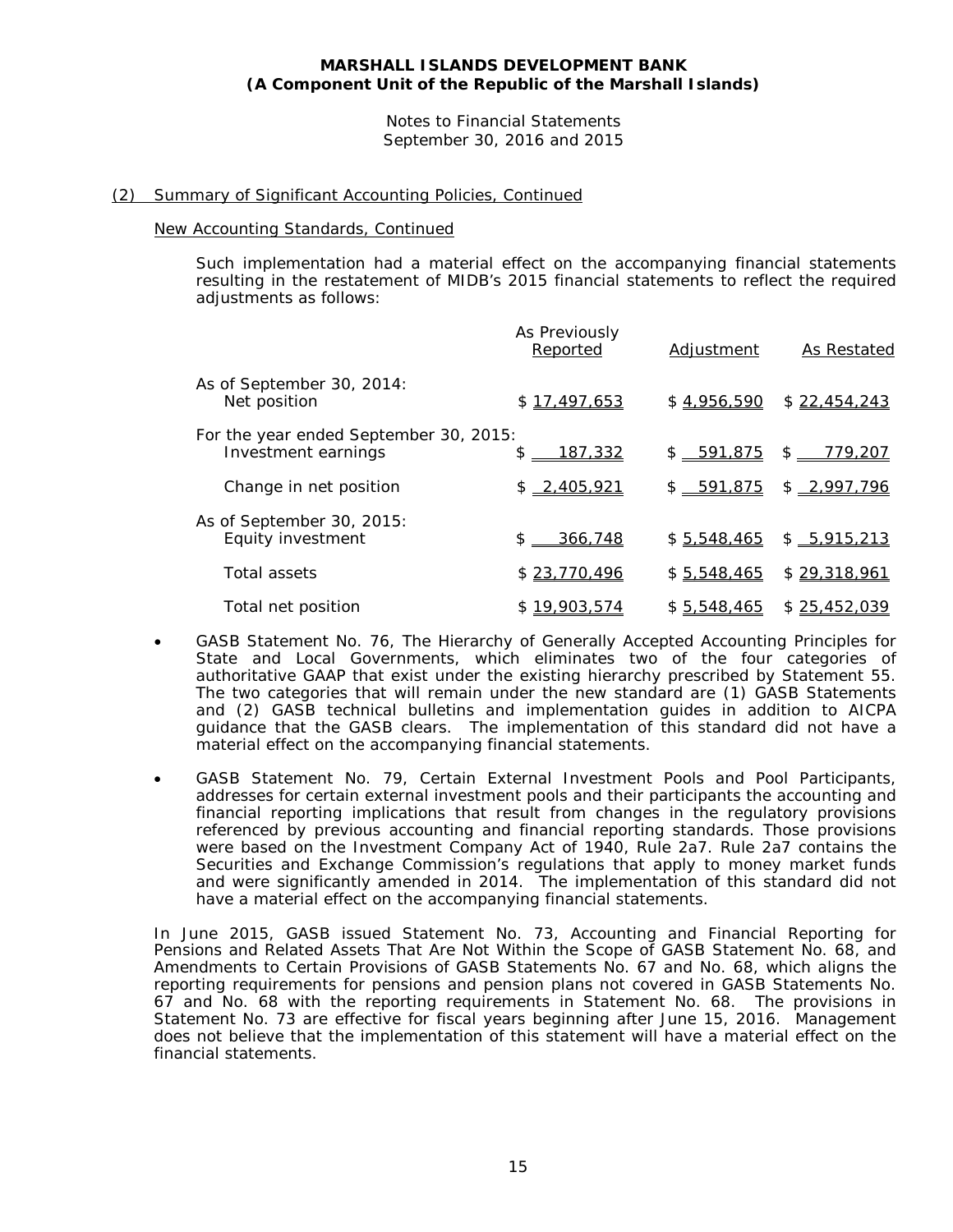Notes to Financial Statements September 30, 2016 and 2015

# (2) Summary of Significant Accounting Policies, Continued

#### New Accounting Standards, Continued

In June 2015, GASB issued Statement No. 74, *Financial Reporting for Postemployment Benefit Plans Other Than Pension Plans*, which replaces Statements No. 43, *Financial Reporting for Postemployment Benefit Plans Other Than Pension Plans*, as amended, and No. 57, *OPEB Measurements by Agent Employers and Agent Multiple-Employer Plans*, and addresses financial reporting requirements for governments whose employees are provided with postemployment benefits other than pensions (other postemployment benefits or OPEB). The provisions in Statement No. 74 are effective for fiscal years beginning after June 15, 2016. Management does not believe that the implementation of this statement will have a material effect on the financial statements.

In June 2015, GASB issued Statement No. 75, *Accounting and Financial Reporting for Postemployment Benefits Other Than Pensions*, which replaces the requirements of Statements No. 45, *Accounting and Financial Reporting by Employers for Postemployment Benefits Other Than Pensions*, as amended, and No. 57, *OPEB Measurements by Agent Employers and Agent Multiple-Employer Plans*, and provides guidance on reporting by governments that provide OPEB to their employees and for governments that finance OPEB for employees of other governments. The provisions in Statement No. 75 are effective for fiscal years beginning after June 15, 2017. Management does not believe that the implementation of this statement will have a material effect on the financial statements.

In August 2015, GASB issued Statement No. 77, *Tax Abatement Disclosures*, which requires governments that enter into tax abatement agreements to disclose certain information about the agreements. The provisions in Statement No. 77 are effective for fiscal years beginning after December 15, 2015. Management does not believe that the implementation of this statement will have a material effect on the financial statements.

In December 2015, GASB issued Statement No. 78, *Pensions Provided through Certain Multiple-Employer Defined Benefit Pension Plans*, which addresses a practice issue regarding the scope and applicability of Statement No. 68, *Accounting and Financial Reporting for Pensions*. The provisions in Statement No. 78 are effective for fiscal years beginning after December 15, 2015. Management does not believe that the implementation of this statement will have a material effect on the financial statements.

In January 2016, GASB issued Statement No. 80, *Blending Requirements for Certain Component Units - an amendment of GASB Statement No. 14*, which improves financial reporting by clarifying the financial statement presentation requirements for certain component units. The provisions in Statement No. 80 are effective for fiscal years beginning after June 15, 2016. Management does not believe that the implementation of this statement will have a material effect on the financial statements.

In March 2016, GASB issued Statement No. 81, *Irrevocable Split-Interest Agreements*, which improves accounting and financial reporting for irrevocable split-interest agreements by providing recognition and measurement guidance for situations in which a government is a beneficiary of the agreement. The provisions in Statement No. 81 are effective for fiscal years beginning after December 15, 2016. Management does not believe that the implementation of this statement will have a material effect on the financial statements.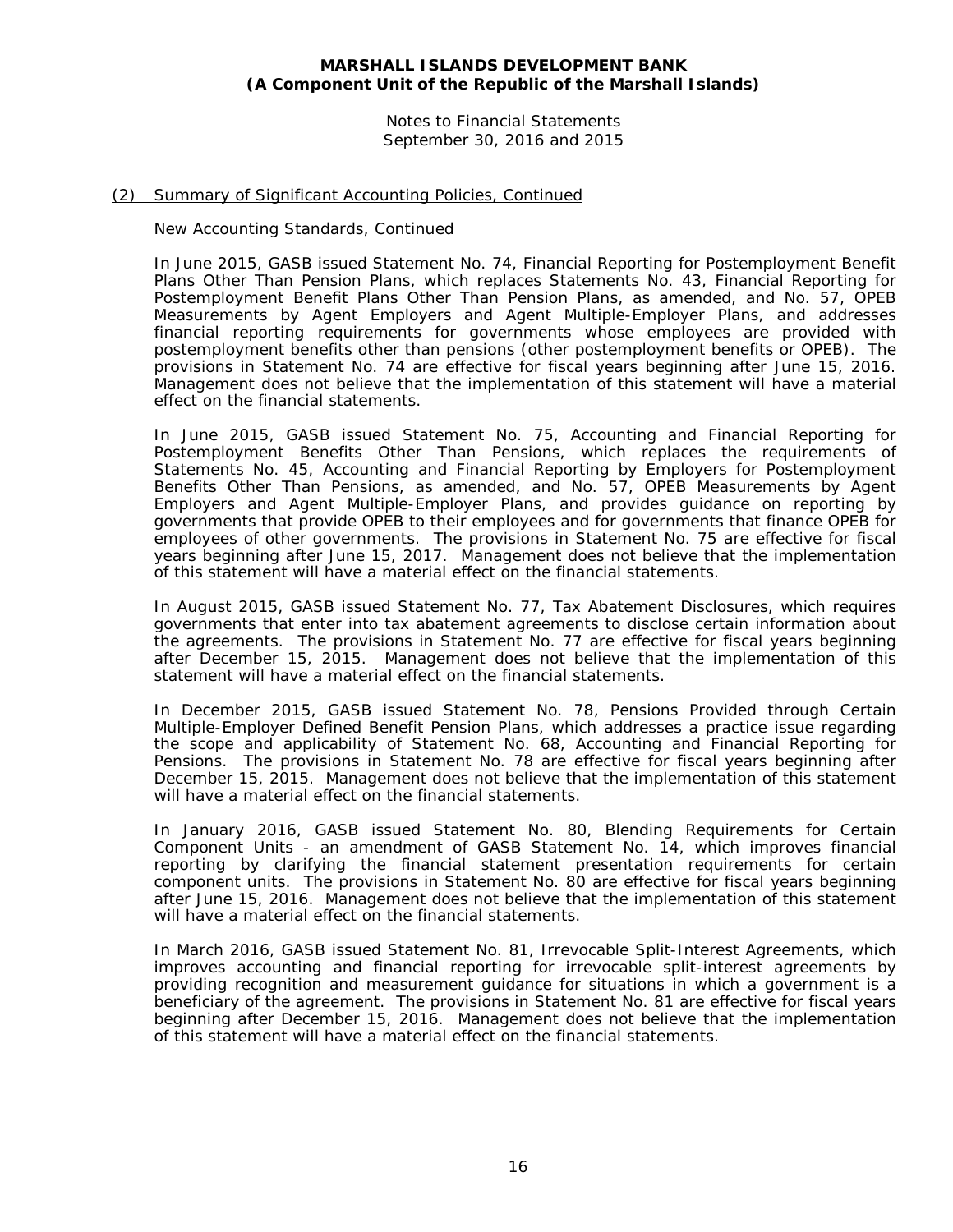Notes to Financial Statements September 30, 2016 and 2015

# (2) Summary of Significant Accounting Policies, Continued

#### New Accounting Standards, Continued

In March 2016, GASB issued Statement No. 82, *Pension Issues - an amendment of GASB Statements No. 67, No. 68, and No. 73*, which addresses issues regarding (1) the presentation of payroll-related measures in required supplementary information, (2) the selection of assumptions and the treatment of deviations from the guidance in an Actuarial Standard of Practice for financial reporting purposes, and (3) the classification of payments made by employers to satisfy employee (plan member) contribution requirements. The provisions in Statement No. 82 are effective for fiscal years beginning after June 15, 2016. Management does not believe that the implementation of this statement will have a material effect on the financial statements.

#### Estimates

The preparation of financial statements in accordance with accounting principles generally accepted in the United States of America requires management to make estimates and assumptions that affect the reported amounts of assets and deferred outflows of resources, liabilities and deferred inflows of resources, and disclosures of contingent assets and liabilities at the date of the financial statements and the reported amounts of revenues and expenses during the reporting period. Actual results could differ from those estimates. Material estimates that are particularly susceptible to significant change in the near term relate to the determination of the allowance for loan losses and valuation of foreclosed assets.

#### (3) Investments

A summary of MIDB's investments as of September 30, 2016 and 2015 that are valued using the net asset value (NAV) per share is as follows:

|                                                                         | 2016                  | 2015                  |
|-------------------------------------------------------------------------|-----------------------|-----------------------|
| Marshall Islands Holdings, Inc.<br>Marshall Islands Service Corporation | \$6.397.763<br>42.570 | \$5.876.603<br>38,610 |
|                                                                         | \$6.440.333           | \$ 5,915,213          |

The investment in Marshall Islands Holdings, Inc. (MIHI) comprises approximately 15% of the outstanding shares of MIHI as of September 30, 2016 and 2015. MIHI engages in all aspects of holding company activities in the Marshall Islands and which is the sole shareholder of Bank of Marshall Islands (BOMI). In addition, the investment in Marshall Islands Service Corporation (MISCO), an affiliate of BOMI, comprises approximately 1% of the outstanding shares of MISCO as of September 30, 2016 and 2015. During the years ended September 30, 2016 and 2015, dividend income earned from investees was \$186,432 and \$187,332, respectively.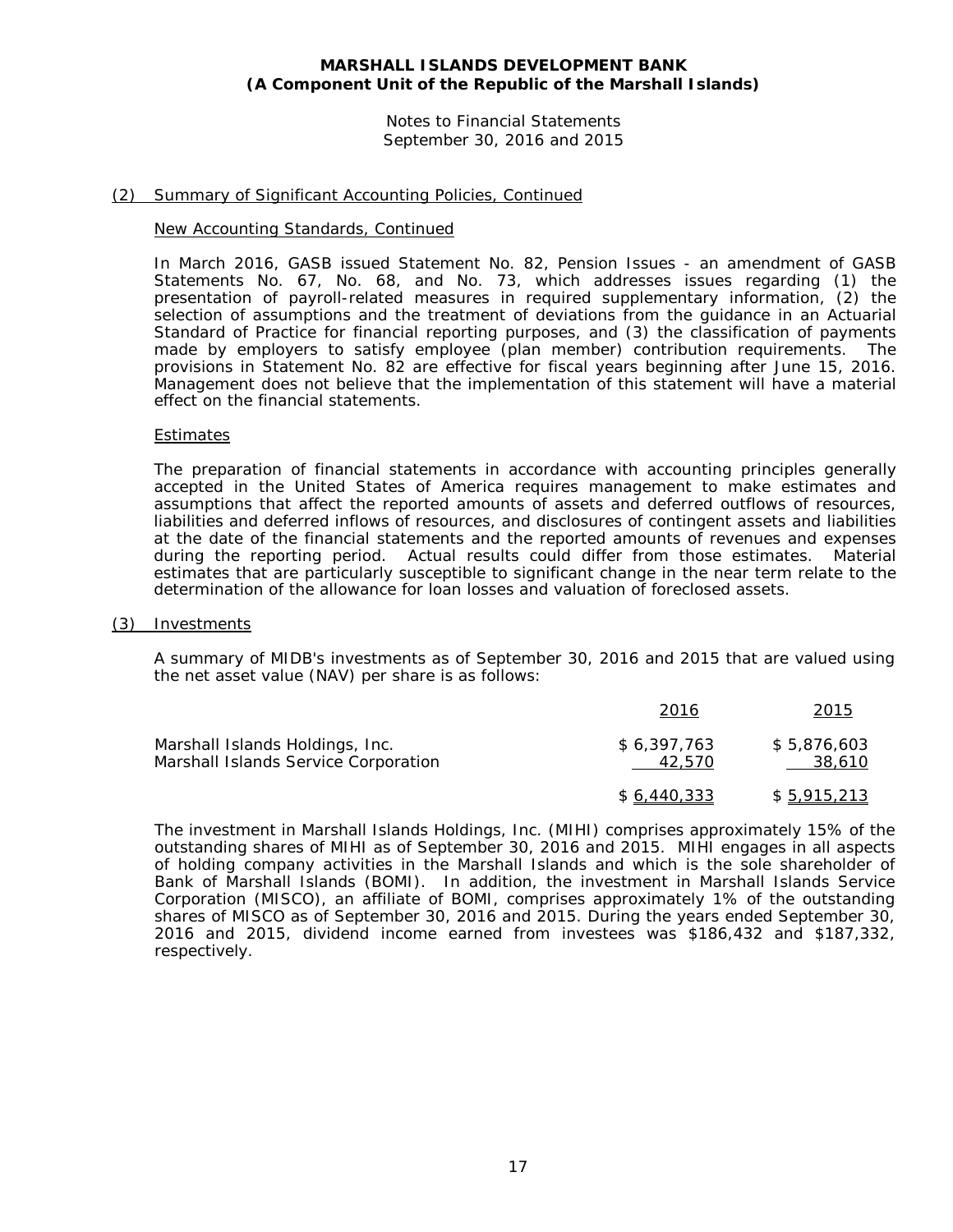Notes to Financial Statements September 30, 2016 and 2015

#### (4) Loans Receivable

Loans receivable as of September 30, 2016 and 2015 are summarized as follows:

|                                                                                | 2016                            | 2015                                                     |
|--------------------------------------------------------------------------------|---------------------------------|----------------------------------------------------------|
| Loans receivable<br>Less: unearned premiums<br>Less: allowance for loan losses | $$24,533,569$ $$23,786,124$     | $(342, 240)$ $(316, 717)$<br>$(4,090,835)$ $(2,261,649)$ |
|                                                                                | $$20.100.494 \quad $21.207.758$ |                                                          |

An analysis of the change in the allowance for loan losses during the years ended September 30, 2016 and 2015 is as follows:

|                                                    | 2016       | 2015                       |
|----------------------------------------------------|------------|----------------------------|
| Beginning balance                                  |            | $$2,261,649$ $$12,255,056$ |
| Reinstated loans which were subsequently collected | 2,033,975  |                            |
| Recovery of loan losses                            |            | (926, 389)                 |
| Charge-offs                                        | (204, 789) | (9,067,018)                |
| Ending balance                                     | 4,090,835  | \$2,261,649                |

The loan portfolio is comprised of consumer, housing and business loans. The majority of the 2016 and 2015 loan portfolio is unsecured, while the remaining portion is secured by various forms of collateral. Additionally, these loans are normally cosigned by third parties. The basis for expected repayment of a majority of the consumer loans and housing loans is the continued employment of the borrower and allotment agreements between MIDB and the borrower's employer. All loans are at fixed rates ranging from 5.5% - 6.5% for Investment Development Fund loans, 4.0% - 6.5% for Compact Section 211 loans, 4.0% -14.0% for Republic of Marshall Islands loans, and 2.0% - 6.0% for Housing Preservation Grant loans.

#### (5) Accrued Interest Receivable

Accrued interest receivable as of September 30, 2016 and 2015 is summarized as follows:

|                                       | 2016      | 2015      |
|---------------------------------------|-----------|-----------|
| Republic of the Marshall Islands      | \$93.860  | \$121,182 |
| Investment Development Fund           | 32,729    | 28,284    |
| Gross accrued interest receivable     | 126,589   | 149,466   |
| Less: allowance for doubtful interest | (73, 044) | (73, 044) |
|                                       | \$53,545  | \$76,422  |

An analysis of the change in the allowance for interest receivable losses during the years ended September 30, 2016 and 2015 is as follows:

|                                                               | <u>2016</u> | 2015                            |
|---------------------------------------------------------------|-------------|---------------------------------|
| Beginning balance<br>Provision for loan losses<br>Charge-offs | \$73.044    | \$28,500<br>60,390<br>(15, 846) |
| Ending balance                                                | \$73,044    | \$73,044                        |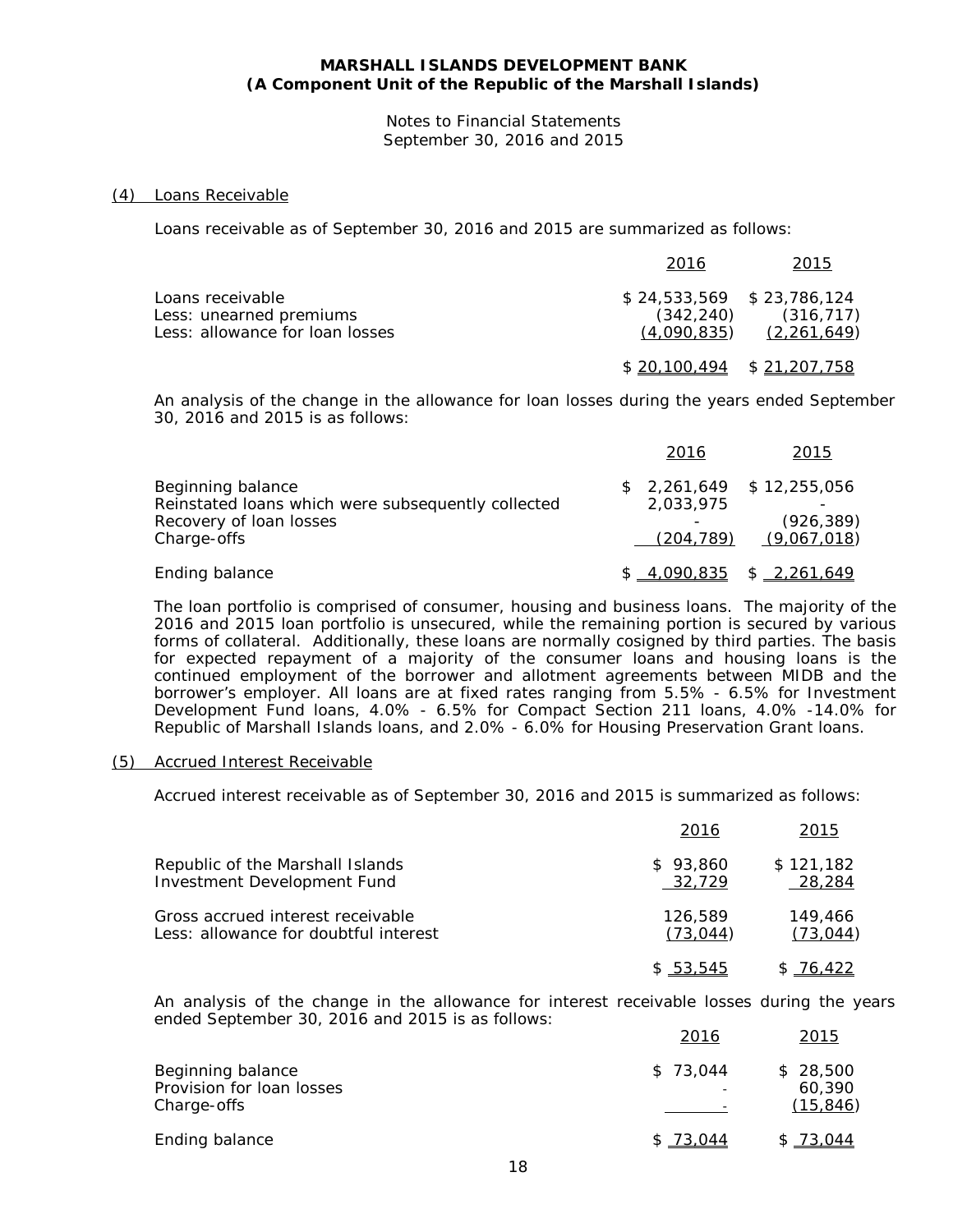Notes to Financial Statements September 30, 2016 and 2015

#### (6) Other Receivables

Other receivables as of September 30, 2016 and 2015, are as follows:

|                                      | 2016                  | 2015                        |
|--------------------------------------|-----------------------|-----------------------------|
| Rental<br>Other                      | \$483,292<br>91,029   | \$495,204<br>125,062        |
| Allowance for uncollectible accounts | 574,321<br>(401, 244) | 620,266<br><u>(401,244)</u> |
|                                      | \$173,077             | \$219,022                   |

#### (7) Restricted Deposits

MIDB maintains a savings deposit as of September 30, 2016 and 2015 in the amount of \$582,002 and \$567,927, respectively, which is restricted to collateralize loans funded by Rural Housing Service (RHS). The Memorandum of Understanding signed with the RHS requires MIDB to create and maintain an escrow account with an initial deposit of \$500,000. If the account falls below \$500,000, MIDB shall deposit in the escrow account 5% of all RHS loans issued until such time that the account has reached \$500,000. MIDB also maintains a time certificate of deposit as of September 30, 2016 and 2015 with an affiliated bank in the amount of \$325,699 and \$59,453, respectively, which is restricted to collateralize certain loans payable.

#### (8) Premises and Equipment

Capital asset activity for the years ended September 30, 2016 and 2015 is as follows:

|                               |                    | 2016        |                         |                       |
|-------------------------------|--------------------|-------------|-------------------------|-----------------------|
|                               | October 1.<br>2015 | Additions   | Deletions/<br>Transfers | September 30,<br>2016 |
| Building and houses           | \$2,663,256        | \$<br>5.641 | \$22.698                | \$2,691,595           |
| Computer systems              | 274,211            | 7,647       |                         | 281,858               |
| Motor vehicles                | 239.526            | 63,300      |                         | 302.826               |
| Office furniture              | 58,599             | 595         |                         | 59,194                |
| Office equipment              | 415,723            | 12,598      |                         | 428,321               |
|                               | 3,651,315          | 89,781      | 22.698                  | 3,763,794             |
| Less accumulated depreciation | (2,822,501)        | (270, 466)  |                         | (3,092,967)           |
|                               | 828,814            | (180, 685)  | 22,698                  | 670,827               |
| <b>Construction Materials</b> | 70,808             |             | (22, 698)               | 48,110                |
|                               | 899,622<br>\$      | \$(180.685) | \$                      | 718,937<br>S.         |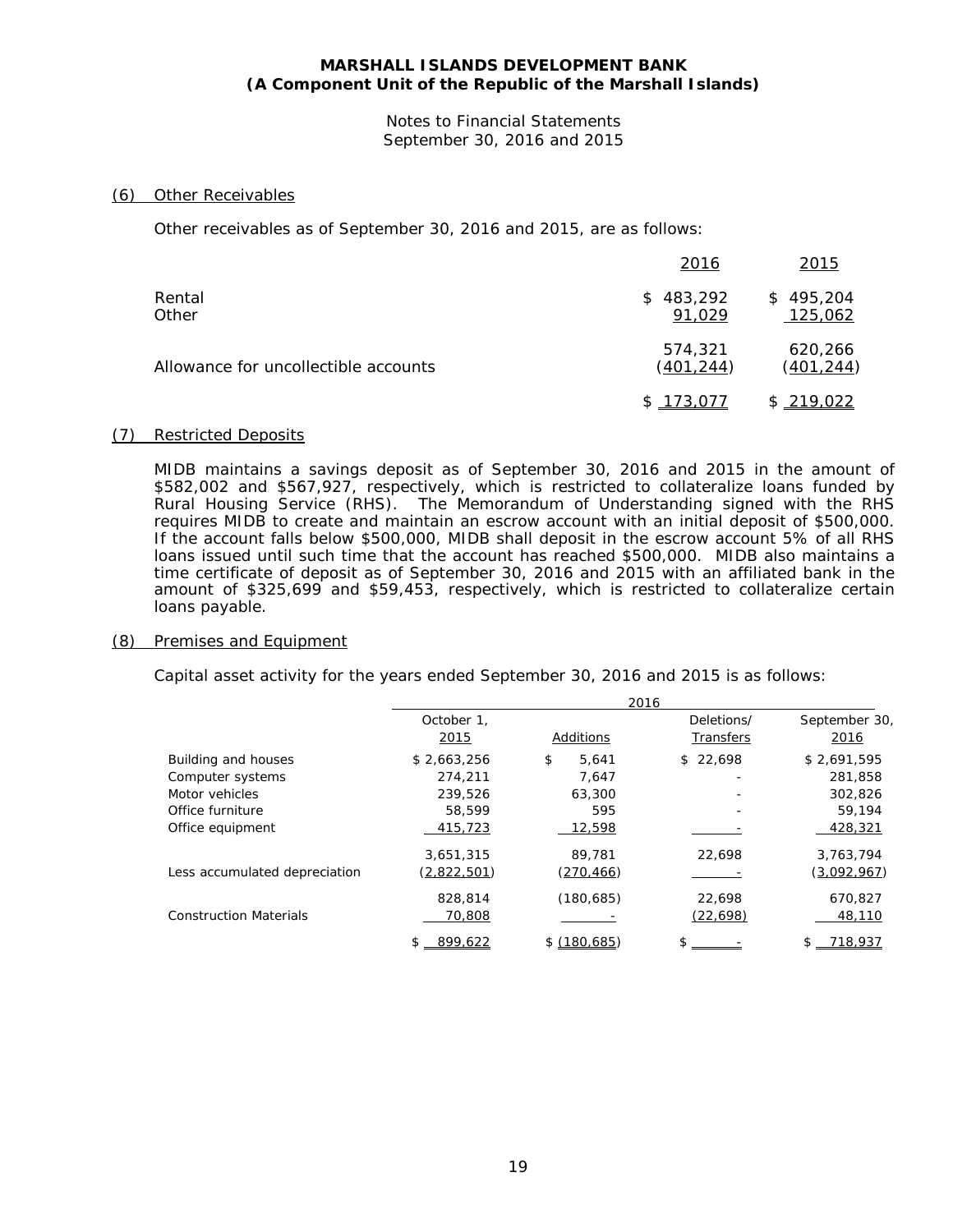Notes to Financial Statements September 30, 2016 and 2015

# (8) Premises and Equipment, Continued

|                               |                    | 2015         |                         |                       |
|-------------------------------|--------------------|--------------|-------------------------|-----------------------|
|                               | October 1.<br>2014 | Additions    | Deletions/<br>Transfers | September 30,<br>2015 |
| Building and houses           | \$2,663,256        | \$           | \$                      | \$2,663,256           |
| Computer systems              | 261,771            | 12,440       |                         | 274,211               |
| Motor vehicles                | 239,526            |              |                         | 239.526               |
| Office furniture              | 58,024             | 575          |                         | 58,599                |
| Office equipment              | 412,723            | 3,000        |                         | 415,723               |
|                               | 3,635,300          | 16,015       |                         | 3,651,315             |
| Less accumulated depreciation | <u>(2,574,083)</u> | (248, 418)   |                         | (2,822,501)           |
|                               | 1,061,217          | (232, 403)   |                         | 828,814               |
| <b>Construction Materials</b> | 57,453             | 13,355       |                         | 70,808                |
|                               | \$1.118.670        | \$ (219.048) |                         | \$ 899.622            |

#### (9) Foreclosed Assets

Foreclosed assets are presented net of an allowance for losses. Foreclosed assets as of September 30, 2016 and 2015 are summarized as follows:

|                                           | 2016                   | 2015                   |
|-------------------------------------------|------------------------|------------------------|
| Foreclosed assets<br>Allowance for losses | \$350,000<br>(350,000) | \$350,000<br>(350,000) |
|                                           | $\mathbb{S}$ -         | $\mathbb{S}$ -         |

### (10) Investment in Property

In April 2005, MIDB purchased property for \$139,000, with the intention of selling the property in the near future. Currently, the property is being leased to tenants. Depreciation is recognized by use of an estimated 10-year life and the straight line method. As of September 30, 2016 and 2015, the property is presented net of accumulated depreciation of \$139,000 and \$139,000, respectively. Depreciation expense of \$8,108 was recognized during the year ended September 30, 2015.

#### (11) Note Payable

MIDB has a note payable to an affiliate bank in the amount of \$1,090,500, dated September 22, 2015, interest at 6.5% per annum, due in monthly installments of principal and interest of \$25,265 through November 30, 2019, collateralized by a time certificate of deposit and an assignment of loans receivable. This loan was a restructure of the \$2,000,000 and \$1,000,000 prior year loans. As of September 30, 2016 and 2015, the balance outstanding is \$837,241 and \$1,066,789, respectively.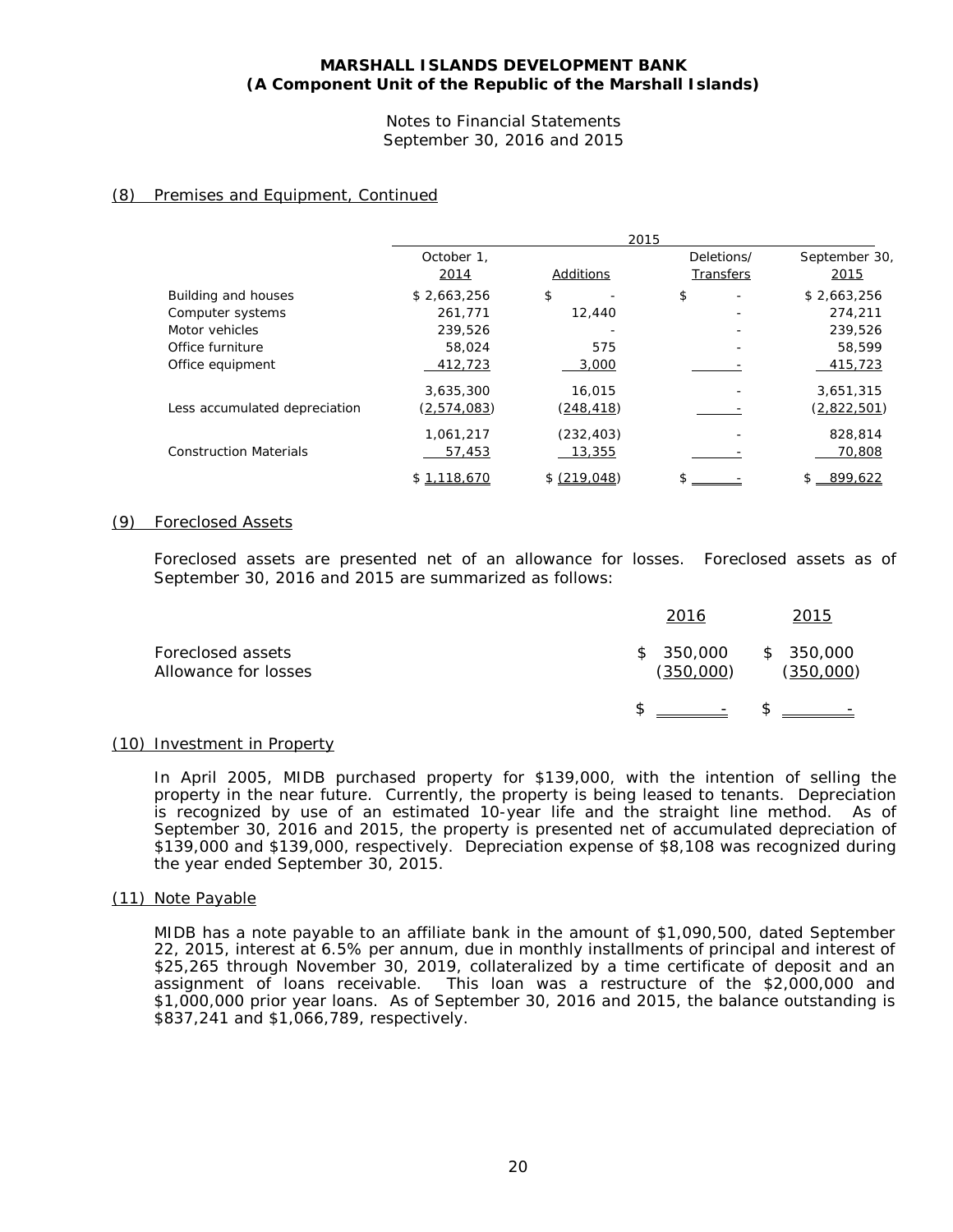Notes to Financial Statements September 30, 2016 and 2015

#### (11) Note Payable, Continued

Annual debt service requirements to maturity for principal and interest are as follows:

| Year ending<br>September 30, | Principal                                 | Interest                           | Total                                     |
|------------------------------|-------------------------------------------|------------------------------------|-------------------------------------------|
| 2017<br>2018<br>2019<br>2020 | \$256,118<br>273,409<br>291,771<br>15,943 | \$47,062<br>29,771<br>11,409<br>85 | \$303,180<br>303,180<br>303,180<br>16,028 |
|                              | \$837,241                                 | \$88,327                           | \$925,568                                 |

Long-term debt changes during the years ended September 30, 2016 and 2015 are as follows:

|                        | Balance<br>October 1 | Additions | <b>Reductions</b> | <b>Balance</b><br>September 30, | Due Within<br>One Year |
|------------------------|----------------------|-----------|-------------------|---------------------------------|------------------------|
| 2016:<br>Note payable  | \$1.066.789          |           | (229.548)         | \$ 837.241                      | $$ -256.118$           |
| 2015:<br>Notes payable | \$3.609.051          |           | \$ (2,542,262)    | \$1.066.789                     | 221.647                |

#### (12) Related Party Transactions

MIDB is a component unit of RepMar and is therefore affiliated with all RepMar-owned and affiliated entities, including Air Marshall Islands, Inc. (AMI).

On May 30, 2013, MIDB entered into a loan agreement with AMI whereby MIDB loaned AMI \$2,500,000 for the purpose of funding operations. On May 14, 2015, the Board approved the charge-off of the entire loan in the amount of \$2,376,134. Accordingly, pursuant to Cabinet Minute C.M. 064 (2015), MIDB commenced the withdrawal of funds from the RepMar deposit as partial settlement. Total related payments through withdrawals during the years ended September 30, 2016 and 2015 were \$538,153 and \$943,373, respectively.

As of September 30, 2016 and 2015, MIDB has deposits with an affiliate bank of \$3,050,258 and \$443,307, respectively. The deposits accrue interest at rates of 0.25% to 2.0% per annum. Interest earned for the years ended September 30, 2016 and 2015 was \$23,140 and \$40,448, respectively.

As of September 30, 2016 and 2015, MIDB employees have loans outstanding of \$773,236 and \$825,982, respectively. In addition, the directors of MIDB have loans outstanding as of September 30, 2016 and 2015, of \$255,094 and \$185,413, respectively. All loans were made at normal commercial terms and conditions.

As of September 30, 2016 and 2015, MIDB has an outstanding certificate of deposit of \$590,258 and \$1,085,406, respectively, payable to RepMar. The deposit is for a fifteen-year term and accrues interest at 4% per annum. This deposit is withdrawable in full or in part before maturity date with the consent of MIDB. As of September 30, 2016 and 2015, interest payable relating to this deposit amounted to \$10,979 and \$20,404, respectively, and is included within the statements of net position as accrued interest payable.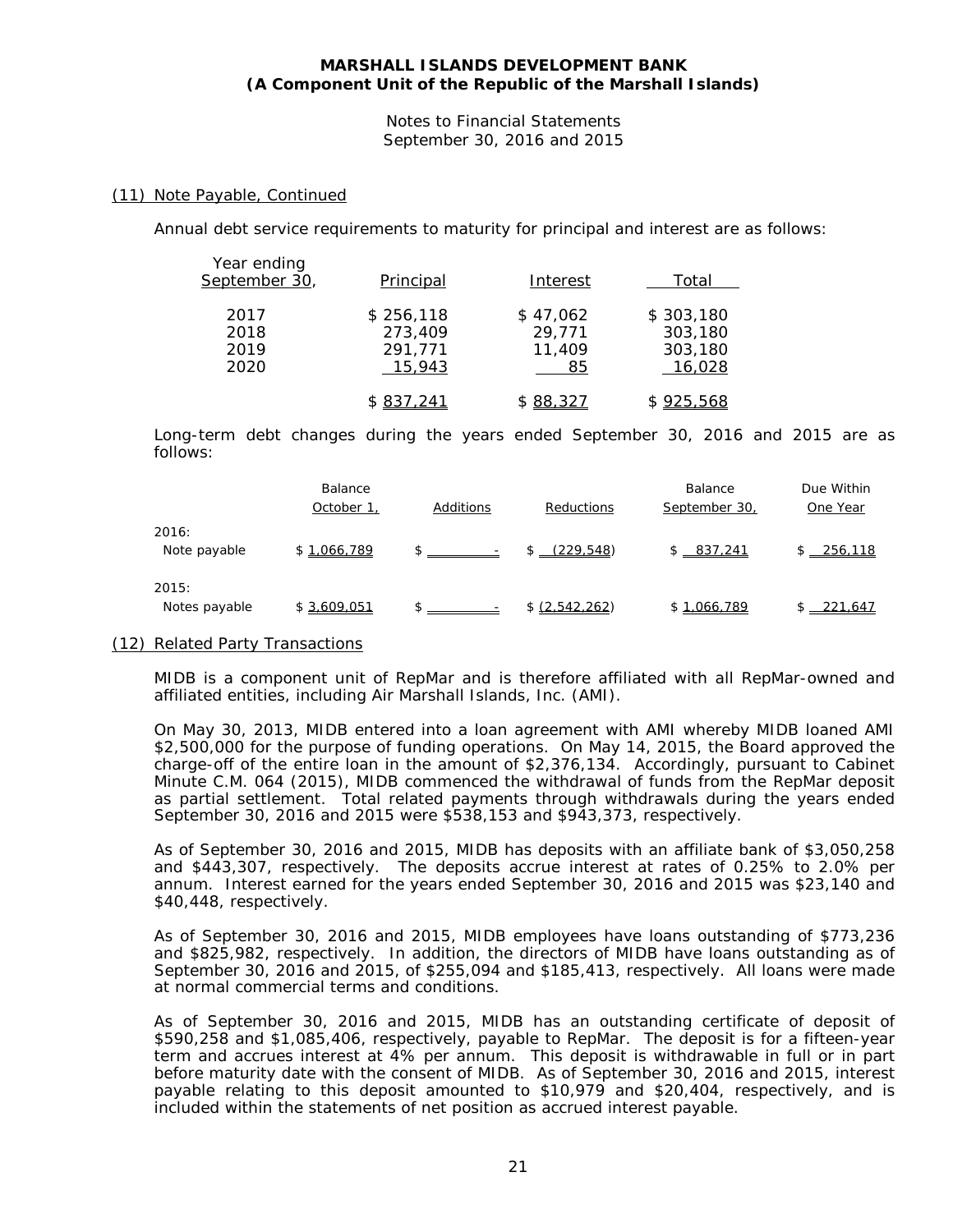Notes to Financial Statements September 30, 2016 and 2015

#### (12) Related Party Transactions, Continued

Movements in the outstanding RepMar certificate of deposit during the years ended September 30, 2016 and 2015 are as follows:

|                         | <b>Balance</b><br>October 1, | Additions | <b>Reductions</b> | <b>Balance</b><br>September 30, |
|-------------------------|------------------------------|-----------|-------------------|---------------------------------|
| 2016:<br>RepMar deposit | \$1.085.406                  | \$43.005  | \$ (538.153)      | \$590.258                       |
| 2015:<br>RepMar deposit | \$1.952.136                  | \$76,643  | \$ (943, 373)     | \$1.085.406                     |

#### (13) Risk Management

MIDB is exposed to various risks of loss related to torts; theft of, damage to, and destruction of assets; errors and omissions; injuries to employees; and natural disasters. MIDB has elected to purchase insurance covering a 5 story commercial building in Delap Village and 10 residential units in Rairok Village against fire, lighting and typhoon. MIDB has also purchased commercial automobile insurance and fire, lightning and typhoon insurance covering office contents from independent third parties for the risks of losses to which it is exposed. Settled claims from these risks have not exceeded commercial insurance coverage for the past three years. MIDB management believes that the policies purchased are sufficient to cover any loss to which it is exposed.

#### (14) Commitments

On March 31, 2012, MIDB entered into an agreement to manage the hotel of a delinquent loan customer. Under the terms of the agreement, MIDB is required to manage the operations and to apply the proceeds less operating expenses to the customer's outstanding balance. The term of the agreement is for as long as is required to bring the loan current. The loan balance as of September 30, 2014 was \$953,853, which was fully provided with an allowance for loan losses. On May 14, 2015, the Board approved the charge-off of the loan.

MIDB committed to guarantee certain loans recorded in the books of an affiliate bank, with principal balances totaling \$1,253,134 and \$26,487 as of September 30, 2016 and 2015, respectively.

Further, certain loans recorded in the books of USDA are subject to a MIDB guarantee, the balance of which amounted to \$11,027,518 and \$10,588,127 as of September 30, 2016 and 2015, respectively. During the year ended September 30, 2016, MIDB made payments to USDA in the amount of \$19,168 for related delinquent loans.

During the year ended December 31, 2001, MIDB assumed payment obligations under a fifteen-year ground lease, expiring on January 14, 2003, with an option to renew for an additional five years. On January 17, 2005, MIDB entered into an amended lease agreement with the landowners. The term of the amended lease is twenty years, expiring on January 13, 2023. On May 14, 2003, MIDB assumed payment obligations under a thirty-year ground lease, expiring on December 31, 2028, with an option to renew for two additional terms of thirty years each.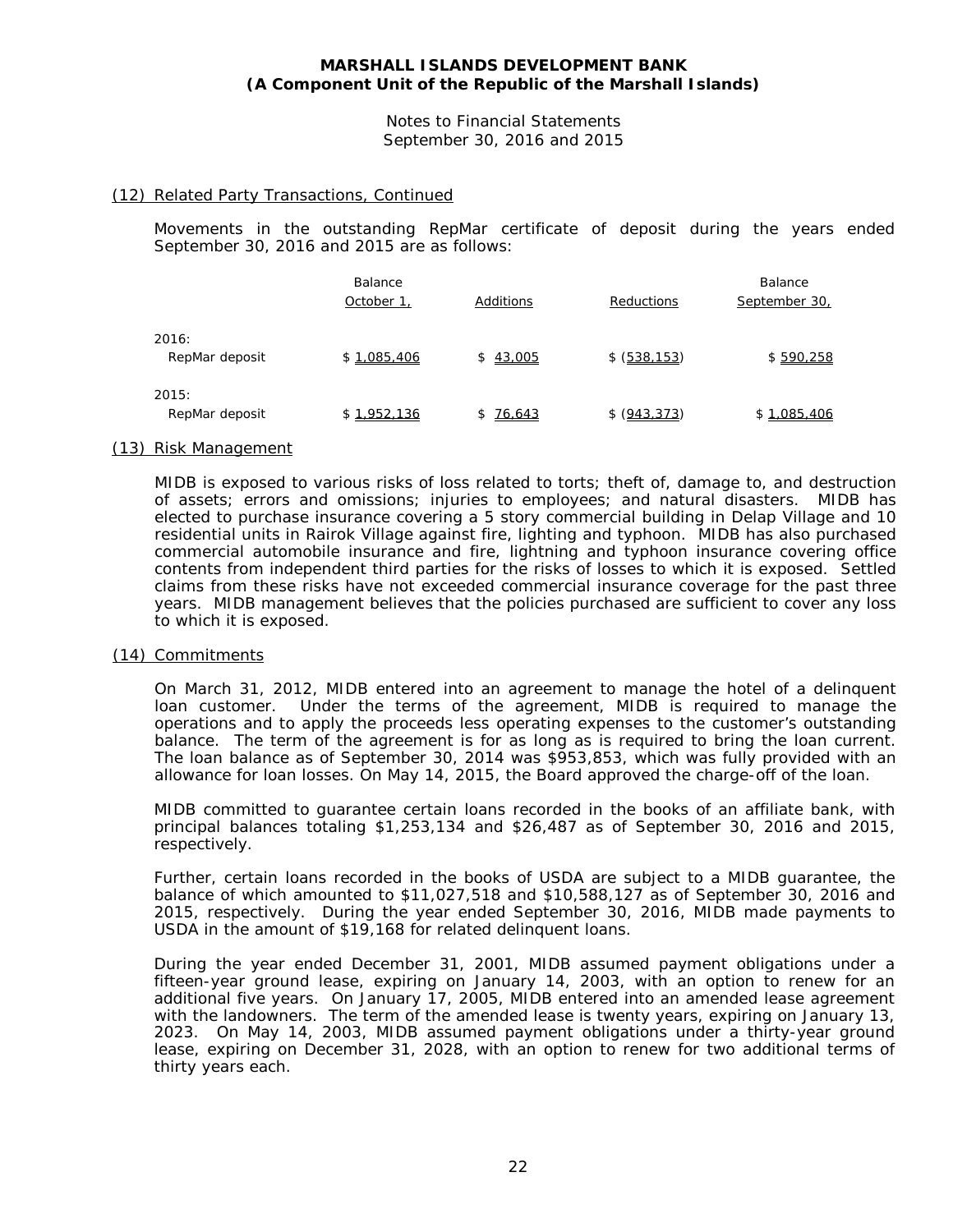Notes to Financial Statements September 30, 2016 and 2015

#### (14) Commitments, Continued

On January 15, 2010, MIDB entered into a fifty-year ground lease agreement for a portion of Awao Weto property expiring on January 14, 2060. On June 14, 2010, MIDB entered into a fifty-year ground lease agreement for a portion of Kabilwe Weto property expiring on May 31, 2060.

Future minimum lease payments under these leases are as follows:

| Year ending<br>September 30,                                                                                                                              |                                                                                                                                                 |
|-----------------------------------------------------------------------------------------------------------------------------------------------------------|-------------------------------------------------------------------------------------------------------------------------------------------------|
| 2017<br>2018<br>2019<br>2020<br>2021<br>2022-2026<br>2027-2031<br>2032-2036<br>2037-2041<br>2042-2046<br>2047-2051<br>2052-2056<br>2057-2061<br>2062-2063 | \$<br>26.637<br>26,637<br>26,930<br>27.027<br>27.027<br>121,374<br>100,998<br>52,585<br>42,835<br>28,276<br>25,421<br>25,421<br>23,059<br>7.200 |
|                                                                                                                                                           |                                                                                                                                                 |

\$ 561,427

MIDB has entered into several lease agreements expiring over various years through December 31, 2029. Future minimum lease income for subsequent years ending September 30 is as follows:

| Years ending<br>September 30, |           |
|-------------------------------|-----------|
| 2017                          | \$293,635 |
| 2018                          | 162,276   |
| 2019                          | 114,282   |
| 2020                          | 98,052    |
| 2021                          | 51,696    |
| 2022-2026                     | 151,800   |
| 2027-2030                     | 98.670    |
|                               |           |

\$ 970,411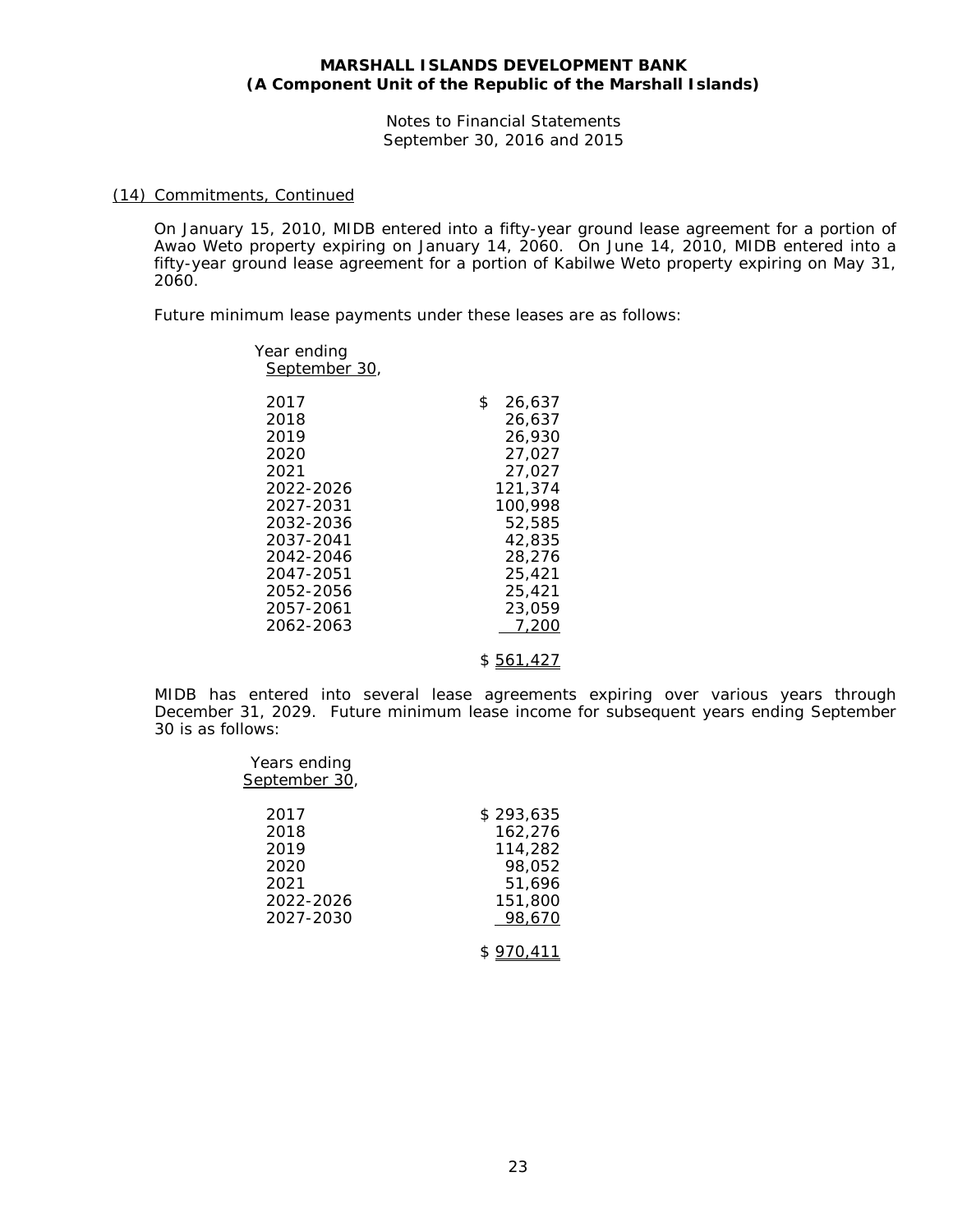Combining Statement of Net Position September 30, 2016

| <b>ASSETS</b>                                                    |    | Marshall<br>Islands<br>Development<br>Bank | Housing<br>Preservation<br>Grant |                                        | <b>USDA</b><br>Self-Help<br>Housing<br>Project | Total            |
|------------------------------------------------------------------|----|--------------------------------------------|----------------------------------|----------------------------------------|------------------------------------------------|------------------|
| Cash and cash equivalents                                        | \$ | 2,372,734                                  | 279,581                          |                                        | (242)                                          | \$<br>2,652,073  |
| Restricted cash                                                  |    | 582,002                                    |                                  |                                        |                                                | 582,002          |
| Restricted time certificate of deposit                           |    | 325,699                                    |                                  |                                        |                                                | 325,699          |
| Investments                                                      |    | 6,440,333                                  |                                  |                                        |                                                | 6,440,333        |
| Receivables, net:                                                |    |                                            |                                  |                                        |                                                |                  |
| Loans                                                            |    | 20,100,536                                 |                                  |                                        | (42)                                           | 20,100,494       |
| Accrued interest                                                 |    | 53,545                                     |                                  |                                        |                                                | 53,545           |
| Other                                                            |    | 151,640                                    |                                  |                                        | 21,437                                         | 173,077          |
| Inventory                                                        |    | 51,700                                     |                                  |                                        |                                                | 51,700           |
| Capital assets:                                                  |    |                                            |                                  |                                        |                                                |                  |
| Nondepreciable capital assets<br>Depreciable capital assets, net |    | 25,496                                     |                                  |                                        | 22,614                                         | 48,110           |
|                                                                  |    | 667,023                                    |                                  |                                        | 3,804                                          | 670,827          |
|                                                                  |    | 30,770,708                                 | \$<br>279,581                    | $\boldsymbol{\boldsymbol{\mathsf{S}}}$ | 47,571                                         | \$<br>31,097,860 |
| LIABILITIES AND NET POSITION                                     |    |                                            |                                  |                                        |                                                |                  |
| Liabilities:                                                     |    |                                            |                                  |                                        |                                                |                  |
| Notes payable                                                    | \$ | 837,241                                    | \$                               | \$                                     |                                                | \$<br>837,241    |
| RepMar deposit                                                   |    | 590,258                                    |                                  |                                        |                                                | 590,258          |
| Accrued interest payable                                         |    | 10,979                                     |                                  |                                        |                                                | 10,979           |
| Accounts payable and accrued expens                              |    | 120,948                                    |                                  |                                        | 40,976                                         | 161,924          |
| Deposits pledged                                                 |    | 1,678,752                                  |                                  |                                        | 7,476                                          | 1,686,228        |
| <b>Total liabilities</b>                                         |    | 3,238,178                                  |                                  |                                        | 48,452                                         | 3,286,630        |
| Net position:                                                    |    |                                            |                                  |                                        |                                                |                  |
| Net investment in capital assets                                 |    | 692,519                                    |                                  |                                        | 26,418                                         | 718,937          |
| Restricted                                                       |    |                                            | 279,581                          |                                        |                                                | 279,581          |
| Unrestricted                                                     |    | 26,840,011                                 |                                  |                                        | (27, 299)                                      | 26,812,712       |
| Total net position                                               |    | 27,532,530                                 | 279,581                          |                                        | (881)                                          | 27,811,230       |
|                                                                  | \$ | 30,770,708                                 | \$<br>279,581                    | \$                                     | 47,571                                         | \$<br>31,097,860 |

See accompanying independent auditors' report.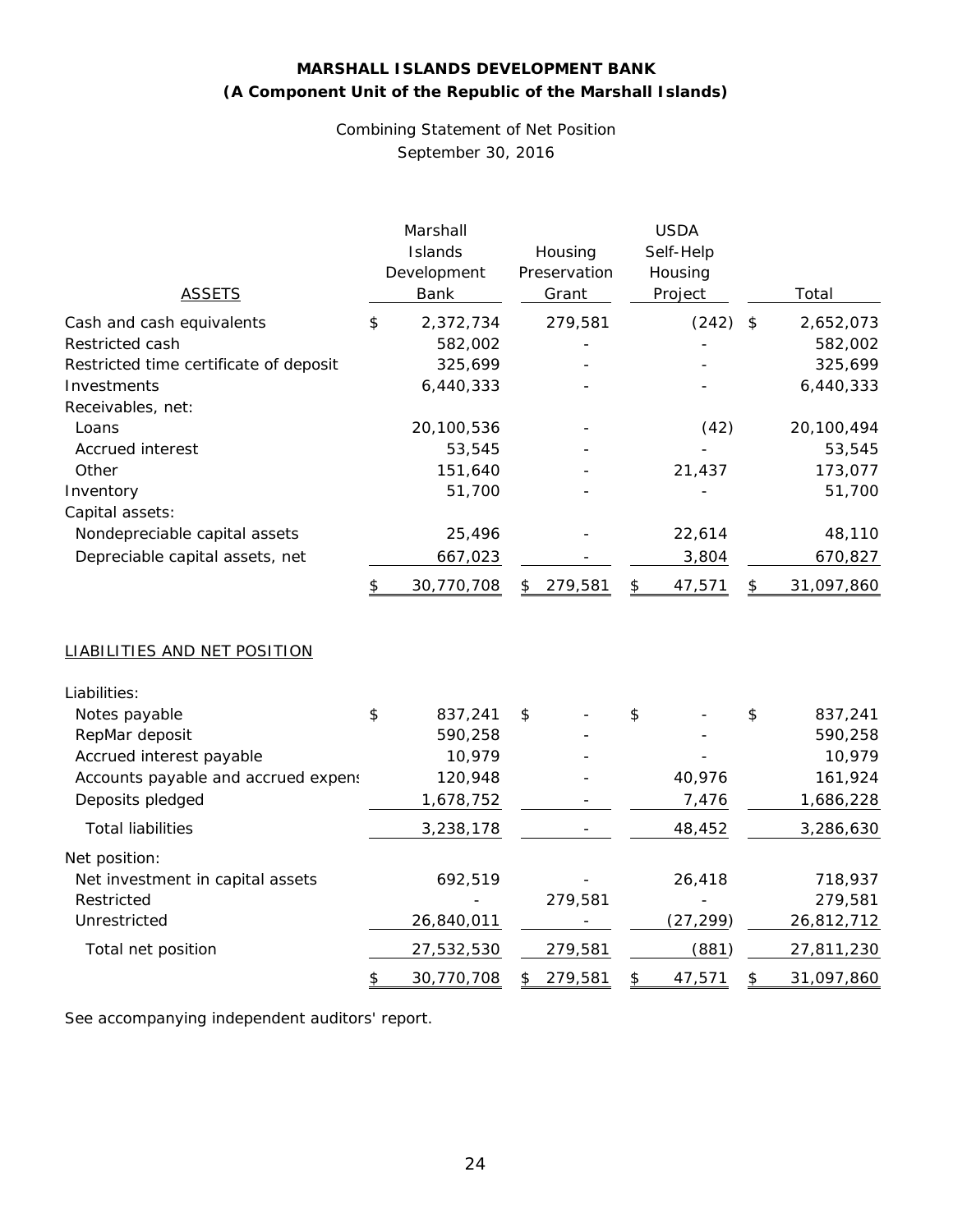# Combining Statement of Revenues, Expenses and Changes in Net Position

September 30, 2016

|                                                | Marshall<br>Islands<br>Development<br>Bank | Housing<br>Preservation<br>Grant |         | <b>USDA</b><br>Self-Help<br>Housing<br>Project | Total            |
|------------------------------------------------|--------------------------------------------|----------------------------------|---------|------------------------------------------------|------------------|
| Operating revenues:                            |                                            |                                  |         |                                                |                  |
| Interest income on loans                       | \$<br>2,764,009                            | \$                               |         | \$                                             | \$<br>2,764,009  |
| Rental income                                  | 380,428                                    |                                  |         |                                                | 380,428          |
| Loan fees                                      | 299,985                                    |                                  |         |                                                | 299,985          |
| Insurance premiums                             | 223,330                                    |                                  |         |                                                | 223,330          |
| Federal grants                                 |                                            |                                  |         | 148,860                                        | 148,860          |
| Interest income on time certificate of deposit | 23,092                                     |                                  |         | 48                                             | 23,140           |
| Miscellaneous                                  | 176,058                                    |                                  |         | $\overline{\phantom{a}}$                       | 176,058          |
| Total operating revenues                       | 3,866,902                                  |                                  |         | 148,908                                        | 4,015,810        |
| Operating expenses:                            |                                            |                                  |         |                                                |                  |
| Interest expense:                              |                                            |                                  |         |                                                |                  |
| Interest on deposits                           | 47,753                                     |                                  |         |                                                | 47,753           |
| Interest on loans payable                      | 63,716                                     |                                  |         |                                                | 63,716           |
| Total interest expense                         | 111,469                                    |                                  |         |                                                | 111,469          |
| General and administrative expenses:           |                                            |                                  |         |                                                |                  |
| Salaries and employee benefits                 | 1,045,159                                  |                                  |         | 126,417                                        | 1,171,576        |
| Depreciation                                   | 268,986                                    |                                  |         | 1,480                                          | 270,466          |
| <b>Utilities</b>                               | 201,574                                    |                                  |         |                                                | 201,574          |
| Insurance                                      | 79,357                                     |                                  |         | 9,776                                          | 89,133           |
| Bad debts expense                              |                                            |                                  |         |                                                | ÷.               |
| Representation                                 | 49,761                                     |                                  |         | 24                                             | 49,785           |
| Printing, stationery and advertising           | 69,707                                     |                                  |         | 1,349                                          | 71,056           |
| Repairs and maintenance                        | 53,780                                     |                                  |         | 570                                            | 54,350           |
| Travel and training                            | 27,773                                     |                                  |         |                                                | 27,773           |
| Professional fees                              | 55,472                                     |                                  |         |                                                | 55,472           |
| Communications                                 | 60,089                                     |                                  |         | 176                                            | 60,265           |
| Promotion and donation                         | 38,274                                     |                                  |         |                                                | 38,274           |
| Land lease                                     | 41,019                                     |                                  |         |                                                | 41,019           |
| Office and house rental                        | 21,000                                     |                                  |         | 7,200                                          | 28,200           |
| Fuel                                           | 12,622                                     |                                  |         | 4,071                                          | 16,693           |
| Taxes and licenses                             | 1,770                                      |                                  |         |                                                | 1,770            |
| USDA loan guarantee                            | 19,168                                     |                                  |         |                                                | 19,168           |
| Recreation expense                             | 24,899                                     |                                  |         |                                                | 24,899           |
| Miscellaneous                                  | 32,291                                     |                                  |         | 2,938                                          | 35,229           |
| Total general and administrative expenses      | 2,102,701                                  |                                  |         | 154,001                                        | 2,256,702        |
| Income (loss) from operations                  | 1,652,732                                  |                                  |         | (5,093)                                        | 1,647,639        |
| Nonoperating revenues:                         |                                            |                                  |         |                                                |                  |
| Investment earnings                            | 711,552                                    |                                  |         |                                                | 711,552          |
| Change in net position                         | 2,364,284                                  |                                  |         | (5,093)                                        | 2,359,191        |
| Net position at beginning of year              | 25, 168, 246                               |                                  | 279,581 | 4,212                                          | 25,452,039       |
| Net position at end of year                    | \$<br>27,532,530                           | \$                               | 279,581 | \$<br>(881)                                    | \$<br>27,811,230 |

See accompanying independent auditors' report.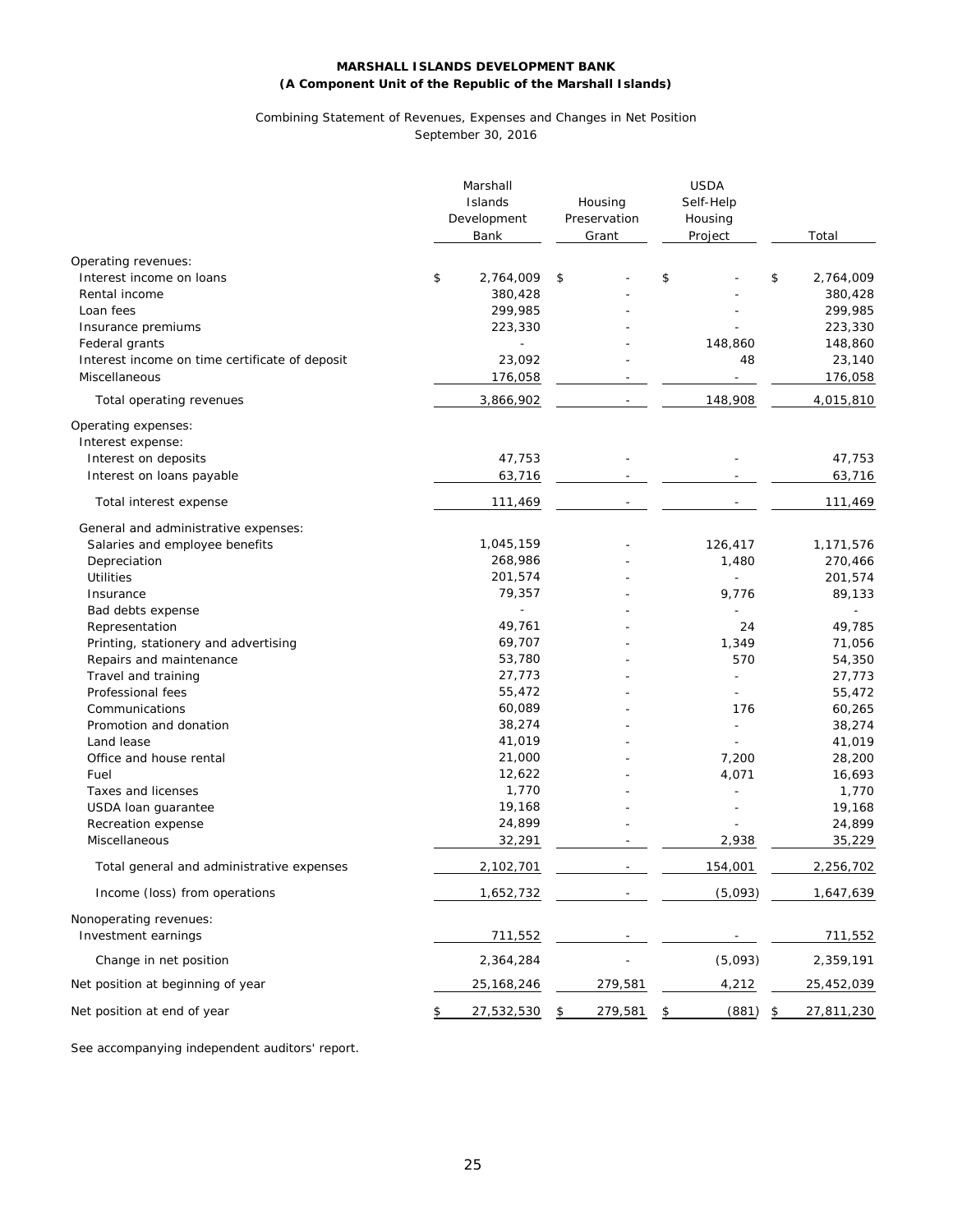

Deloitte & Touche LLP 361 South Marine Corps Drive Tamuning, GU 96913 USA

Tel: +1 (671) 646-3884 Fax: +1 (671) 649-4265

www.deloitte.com

#### **INDEPENDENT AUDITORS' REPORT ON INTERNAL CONTROL OVER FINANCIAL REPORTING AND ON COMPLIANCE AND OTHER MATTERS BASED ON AN AUDIT OF FINANCIAL STATEMENTS PERFORMED IN ACCORDANCE WITH**  *GOVERNMENT AUDITING STANDARDS*

The Board of Directors Marshall Islands Development Bank:

We have audited, in accordance with auditing standards generally accepted in the United States of America and the standards applicable to financial audits contained in *Government Auditing Standards* issued by the Comptroller General of the United States, the financial statements of the Marshall Islands Development Bank (MIDB), which comprise the statement of net position as of September 30, 2016, and the related statements of revenues, expenses and changes in net position and of cash flows for the year then ended, and the related notes to the financial statements, and have issued our report thereon dated June 8, 2017.

#### **Internal Control Over Financial Reporting**

In planning and performing our audit of the financial statements, we considered MIDB's internal control over financial reporting (internal control) to determine the audit procedures that are appropriate in the circumstances for the purpose of expressing our opinion on the financial statements, but not for the purpose of expressing an opinion on the effectiveness of MIDB's internal control. Accordingly, we do not express an opinion on the effectiveness of MIDB's internal control.

A *deficiency in internal control* exists when the design or operation of a control does not allow management or employees, in the normal course of performing their assigned functions, to prevent, or detect and correct, misstatements on a timely basis. A *material weakness* is a deficiency, or a combination of deficiencies, in internal control, such that there is a reasonable possibility that a material misstatement of the entity's financial statements will not be prevented, or detected and corrected on a timely basis. A *significant deficiency* is a deficiency, or a combination of deficiencies, in internal control that is less severe than a material weakness, yet important enough to merit attention by those charged with governance.

Our consideration of internal control was for the limited purpose described in the first paragraph of this section and was not designed to identify all deficiencies in internal control that might be material weaknesses or significant deficiencies and therefore, material weaknesses or significant deficiencies may exist that were not identified. We did identify certain deficiencies in internal control, described in the accompanying Schedule of Findings and Responses as item 2016-001 that we consider to be material weaknesses.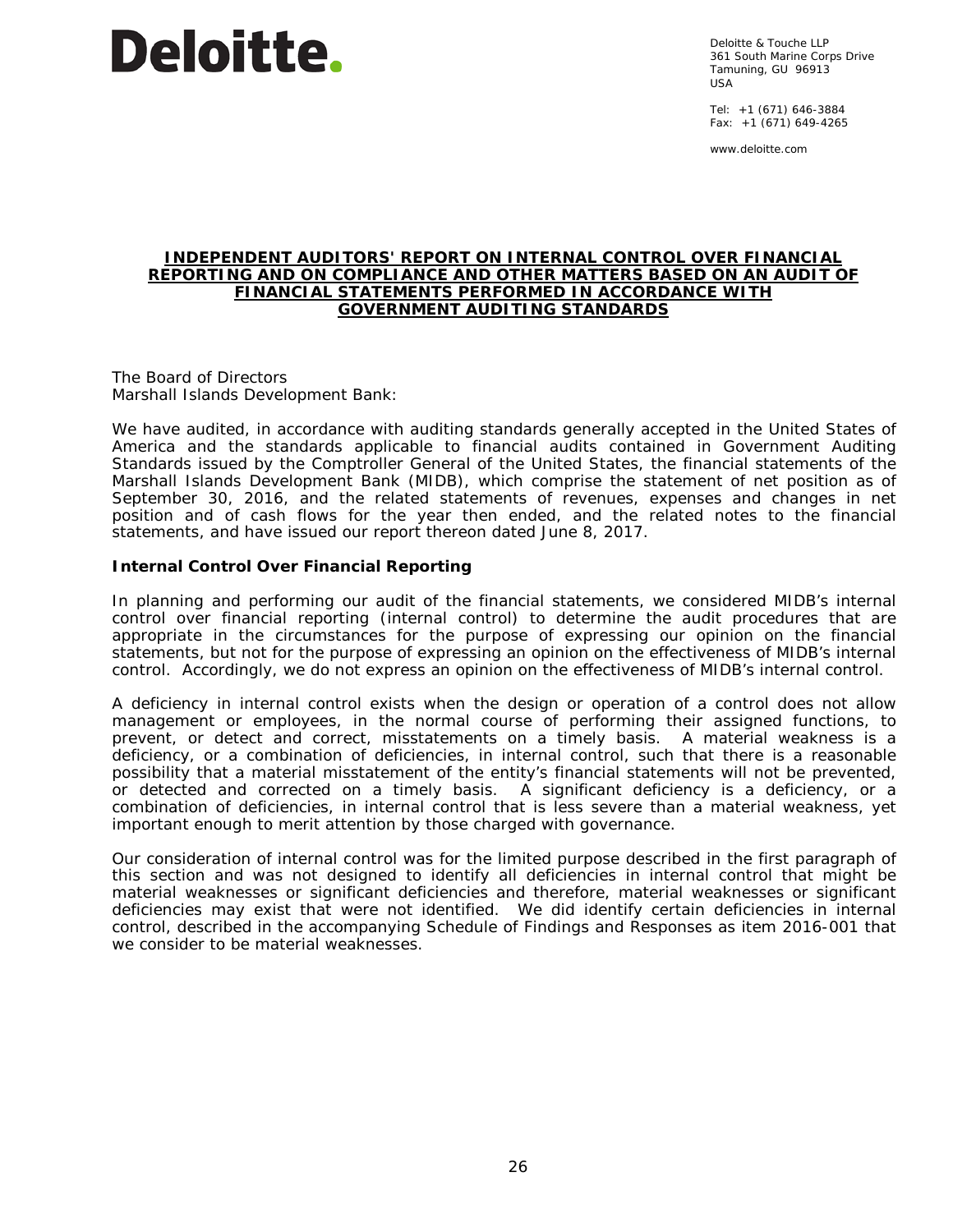# **Deloitte.**

# **Compliance and Other Matters**

As part of obtaining reasonable assurance about whether MIDB's financial statements are free from material misstatement, we performed tests of its compliance with certain provisions of laws, regulations, contracts, and grant agreements, noncompliance with which could have a direct and material effect on the determination of financial statement amounts. However, providing an opinion on compliance with those provisions was not an objective of our audit, and accordingly, we do not express such an opinion. The results of our tests disclosed instances of noncompliance or other matters that are required to be reported under *Government Auditing Standards* and which is described in the accompanying Schedule of Findings and Responses as item 2016-002.

#### **MIDB's Response to Findings**

MIDB's response to the findings identified in to our audit are described in the accompanying Schedule of Findings and Responses. MIDB's response was not subjected to the auditing procedures applied in the audit of the financial statements and, accordingly, we express no opinion on it.

# **Purpose of this Report**

The purpose of this report is solely to describe the scope of our testing of internal control and compliance and the results of that testing, and not to provide an opinion on the effectiveness of the entity's internal control or on compliance. This report is an integral part of an audit performed in accordance with *Government Auditing Standards* in considering the entity's internal control and compliance. Accordingly, this communication is not suitable for any other purpose.

Ost Harlell

June 8, 2017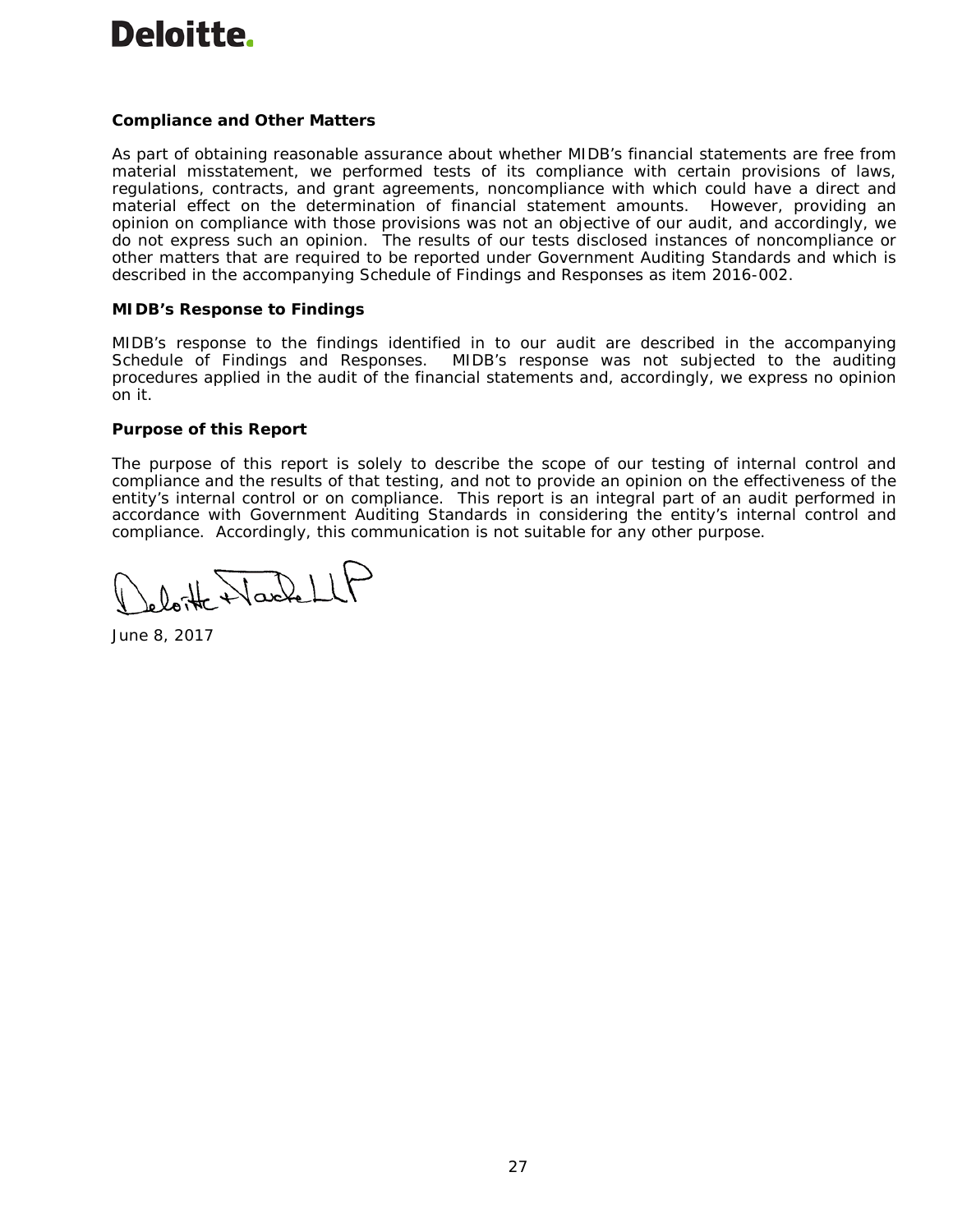(A Component Unit of the Republic of the Marshall Islands)

Schedule of Findings and Responses Year Ended September 30, 2016

#### Finding No. 2016-001

#### Loans Receivable

Criteria: A comprehensive set of policies and procedures should be in place to govern the lending and credit administration processes, which should include, at a minimum, internal control procedures over processing loan approvals, loan boarding, completeness of loan documentation, safeguarding pertinent loan documents and monitoring loan covenant requirements.

#### Conditions:

Tests of a representative sample of 23 loans revealed several weaknesses in the design, implementation and adherence to internal controls in the lending and credit administration areas.

- a. The Bank's current operating procedures require a person who is not responsible for loan data and processing independently verify that document completeness before loans are approved. However, a loan document checklist was not signed by the verifying officer for two loans boarded in FY15.
- b. Safeguarding pertinent documents should be strengthened as for three loans, two of which were boarded in FY16, the credit folders containing the promissory note; loan agreement, collateral documents and other loan-related information could not be located.
- c. For one loan boarded in FY16, maturity date per the promissory note/loan agreement/loan disclosure differed from that indicated in the loan system.
- d. The Bank's lending policy does not provide for a waiver of employment verification for loan guarantors; however, for one loan boarded in FY16, guarantor information was not supported by a check stub/pay slip/land lease schedule. In addition, another loan boarded in FY16 is guaranteed by a MISSA allotment but there is no allotment form was in file.
- e. For one commercial loan tested, financial statements were no on file as required by the Bank's lending policy.
- f. For one housing loan tested, an incorrect number of payments wasrecorded in the loan system resulting a \$208 difference in the past due total.

Cause: The cause of the above condition appears to be noncompliance with the criteria.

Effect: The effect of the above is the potential occurrence of errors in the loan portfolio. This condition also gives rise to potential losses due to insufficient safeguarding of legal and collateral documents.

Recommendation: The Bank should perform a comprehensive review of its policies and procedures and strengthen controls and monitoring of those controls.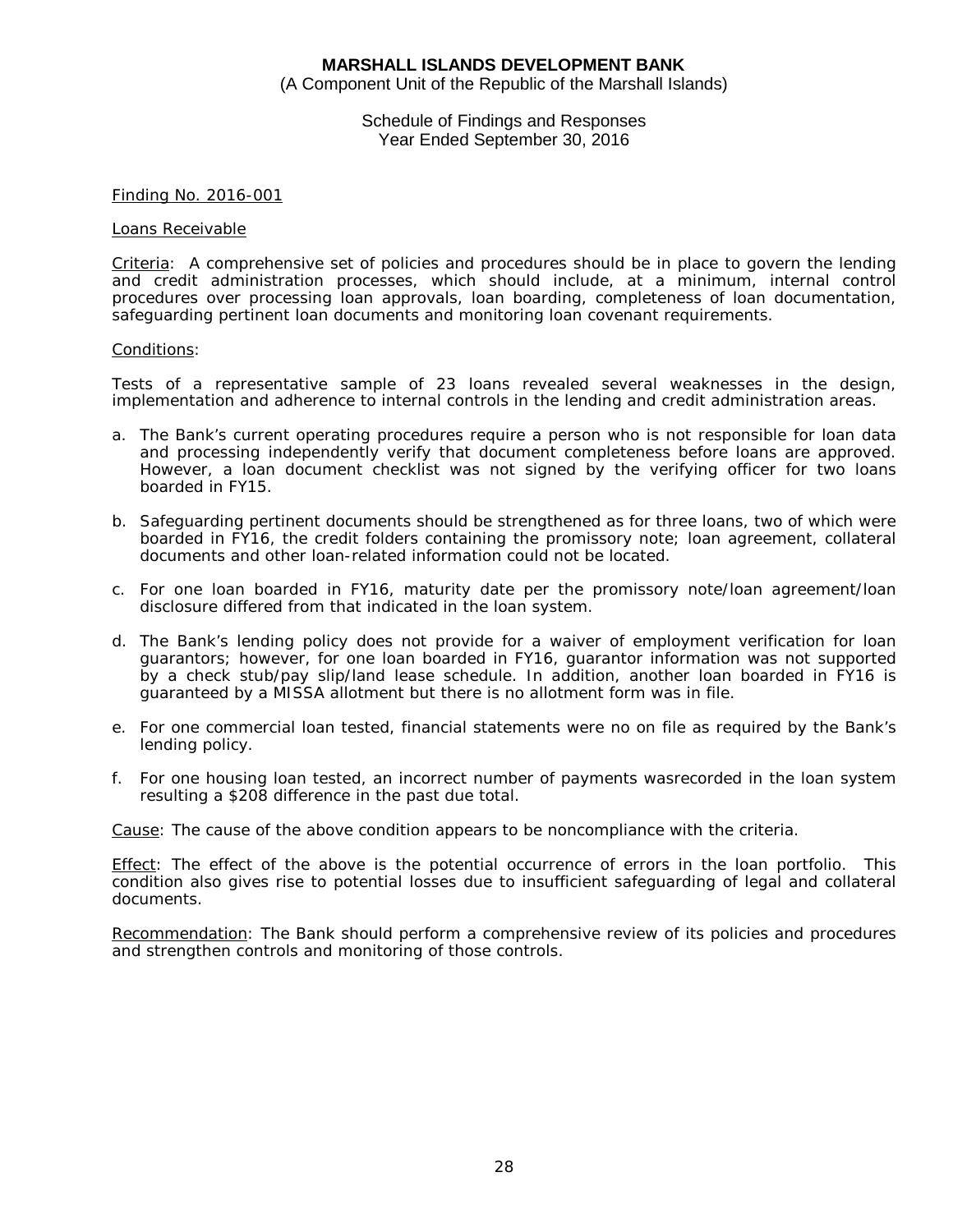(A Component Unit of the Republic of the Marshall Islands)

Schedule of Findings and Responses, Continued Year Ended September 30, 2016

#### Finding No. 2016-001, Continued

#### Loans Receivable, Continued

Prior Year Status: Similar issues concerning loan documentation that have been reported as a finding in the audits of MIDB for fiscal years 2007 through 2015.

#### Auditee Response and Corrective Action Plan:

- a) Although it was not signed by the verifying officer, all the required loan documents were met and completed. The Bank will ensure that all loans are properly signed by the verifying officer; if the person in charge is on leave, another staff will be assigned to take over the responsibility.
- b) One of the missing files has been located. The Bank has assigned a staff who will scan loan documents on a daily basis to avoid misplaced loan files in the future. As for the other two files, we will try to locate them.
- c) The loan has already been paid in full; however, the Bank will ensure that loan information in the system match what is on file.
- d) To secure a MISSA loan, a spouse is required to guarantee a loan. In the borrower's case where there was no spouse enlisted as the beneficiary, the successor in line in the land ownership was chosen to guarantee the loan, stub was not required. Moreover, for the loan with no MISSA allotment form, this loan was processed way back in 2006. The Bank is working on ensuring that policies and procedures on proper loan documentation are complied with.
- e) The Bank will ensure that all required documents are obtained and maintained on file.
- f) The error in this loan has already been corrected.

Management has already reminded the loan officers to correct and resolve the findings related to the above loans. With the help of the internal auditor, the Bank hopes that all these findings will be minimized if not eliminated.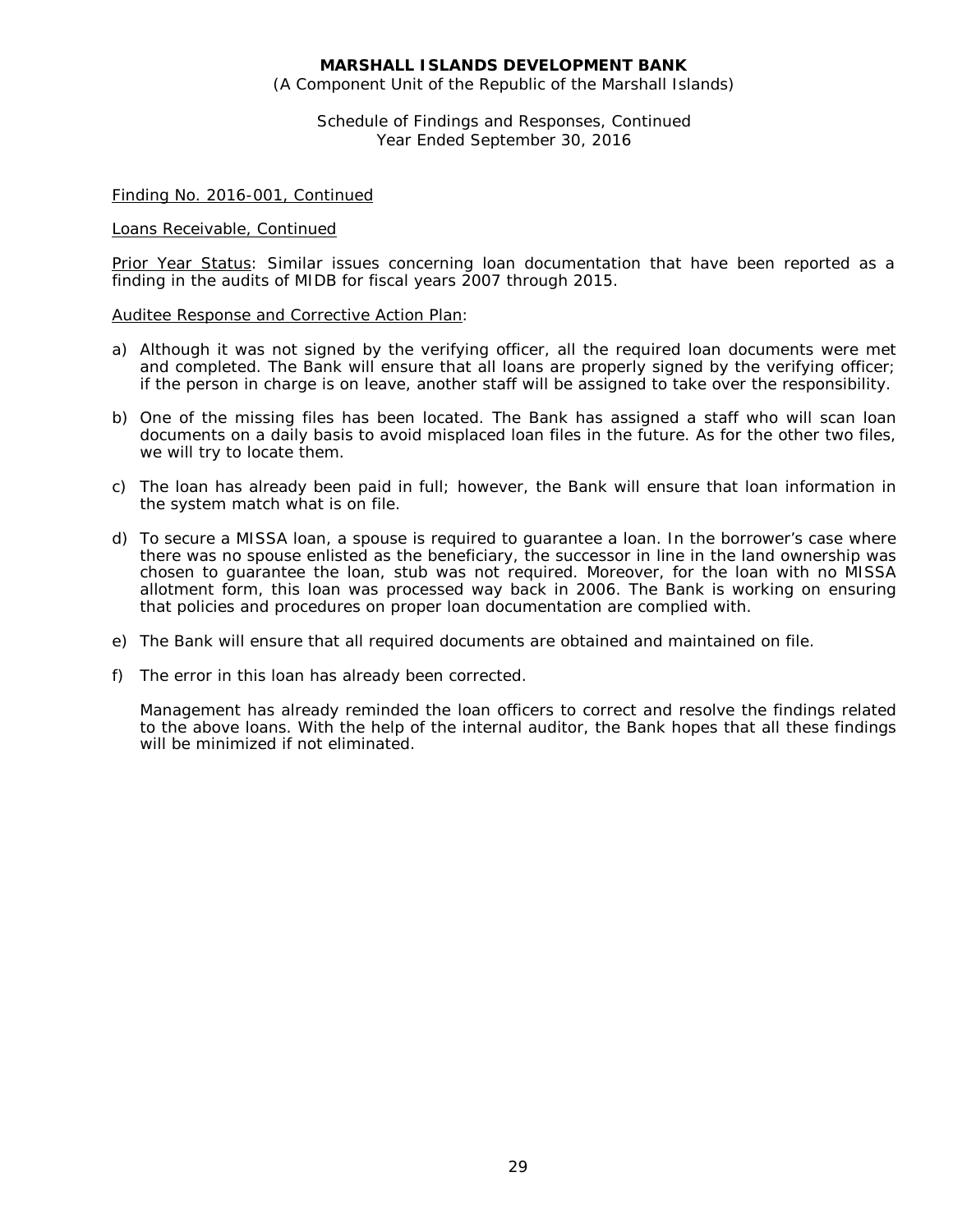(A Component Unit of the Republic of the Marshall Islands)

Schedule of Findings and Responses, Continued Year Ended September 30, 2016

Finding No.: 2016-002 Area: Procurement

Criteria: RepMar's Procurement Code states the following:

- (a) Section 124 unless otherwise authorized by law, all Government contracts shall be awarded by competitive sealed bidding.
- (b) Section 127 procurement of goods and services not exceeding \$25,000 may be made in accordance with small purchase procedures promulgated by Repmar's Policy Office; provided, however, that procurement requirements shall not be artificially divided so as to constitute a small purchase under this Section. Small purchase procedures are those relatively simple and informal methods for securing services, supplies, or other property that do not cost more than \$25,000. RepMar's Ministry of Finance has previously declared that if small purchase procedures are used, price or rate quotations shall be obtained from an adequate number of qualified sources.
- (c) Section 128 a contract may be awarded for a supply, service, or construction item without competition when it is determined in writing that there is only one source for the required supply, service, or construction item.
- (d) Section 129 notwithstanding any other provision of this Act, emergency procurement may be made when there exists a threat to public health, welfare, or safety under emergency conditions as defined in regulations promulgated by the Policy Office; provided, that such emergency procurement shall be made with such competition as is practicable under the circumstances. A written determination of the basis for the emergence and for the selection of the particular contractor shall be included in the contract file.

Condition: The following payments were not adequately documented to evidence compliance with the procurement process set forth in the criteria:

- Airfare for staff to attend APIPA (\$1,061)
- Purchase of shirts for 100 Home celebration (\$2,203)
- Purchase of I-phone for management (\$958)
- Purchase of Elevator Motor (\$28,339)

Cause: The cause of the above condition is a lack of planning and adequate internal control policies and procedures requiring documentation of procurement procedures and compliance with RepMar's Procurement Code.

Effect: The effect of the above condition is noncompliance with RepMar's Procurement Code.

Recommendation: We recommend that management establish adequate internal control policies and procedures requiring compliance with RepMar's Procurement Code.

#### Auditee Response and Corrective Action Plan:

- The Bank will ensure that all documentation related to procurement of goods and services are obtained and maintained on file.
- The elevator has been in service for more than 20 years. Since it is an obsolete model, looking for parts was really hard. The Bank decided to rely on the suppliers who had brought the elevator on island in the first place. The Bank will ensure that future transactions costing over \$25,000 comply with requirements of the procurement code.